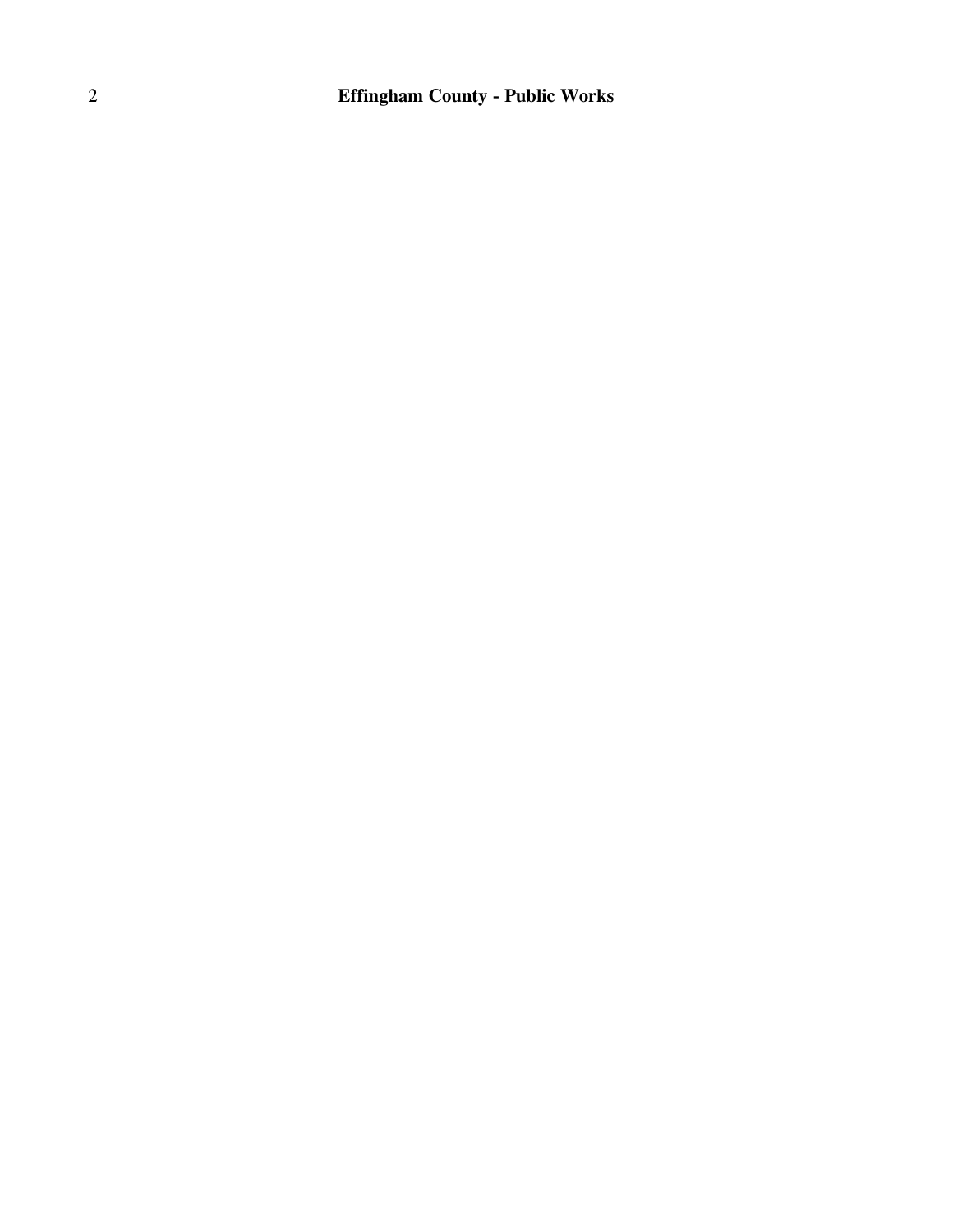# **CHAPTER 50: WATER WELLS**

### Section

- 50.01 Purpose
- 50.02 Definitions
- 50.03 Adoption by reference
- 50.04 Water supply location, construction and repair
- 50.05 Disinfection and analysis
- 50.06 Exemptions
- 50.07 Storage and water lines
- 50.08 Permit required
- 50.09 Application for permit
- 50.10 Required inspection
- 50.11 Licensing of well drillers and pump installers
- 50.99 Penalty

#### **§ 50.01 PURPOSE.**

This chapter is established to eliminate disease transmission and chemical poisons through provision of a safe, potable, adequate supply of water for drinking, culinary and sanitary purposes for every individual within the health jurisdiction. (Ord. 08-10, passed 3-17-2008)

#### **§ 50.02 DEFINITIONS.**

For the purpose of this chapter, the following definitions shall apply unless the context clearly indicates or requires a different meaning.

*COMMUNITY WATER SYSTEM.* A public water system which serves at least 15 service connections used by residents or regularly serves at least 25 residents at least 60 days a year.

*COUNTY HEALTH DEPARTMENT.* The Effingham County Health Department.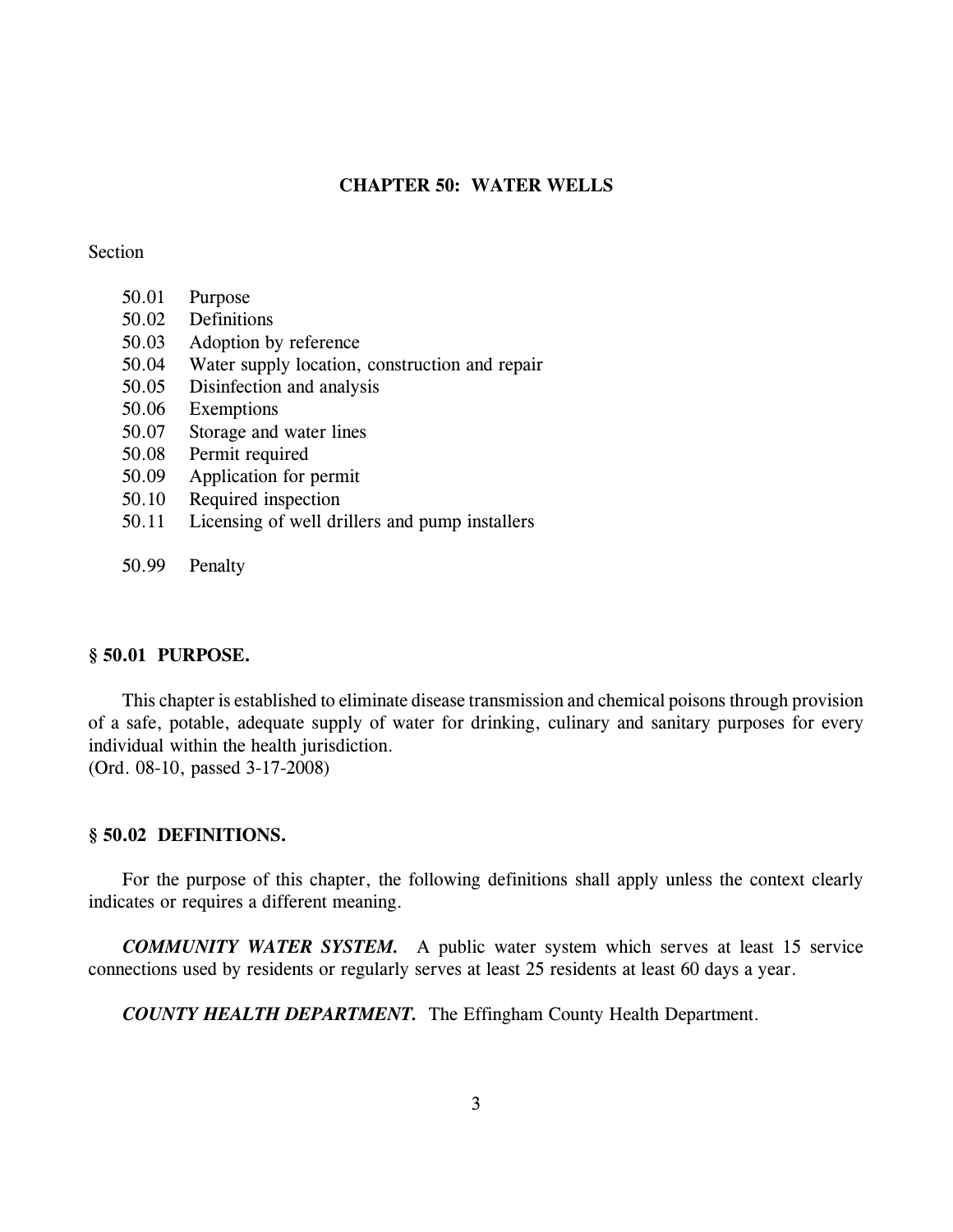*NON-COMMUNITY WATER SYSTEM.* A public water system that is not a community water system, that has at least 15 service connections used by nonresidents, or regularly serves 25 or more nonresident individuals daily for at least 60 days a year.

*PUBLIC WATER SYSTEM.* A system for the provision to the public of piped water for human consumption, if the system has at least 15 service connections or regularly serves an average of at least 60 days per year. The term *PUBLIC WATER SYSTEM* includes any collection, treatment, storage and distribution facilities under control of the operator of such system and used primarily in connection with such system and any collection or pretreatment storage facilities not under such control which are used primarily in connection with such system.

*SEMI-PRIVATE WATER SYSTEM.* A water supply which is not a public water system, yet which services a segment of the public other than an owner-occupied single-family dwelling.

**WATER WELL.** Any excavation that is drilled, cored, bored, driven, dug or otherwise constructed for the division, artificial recharge or acquisition of ground water, but does not include wells for the purpose of obtaining or prospecting for oil, natural gas, minerals or products of mining or quarry or for inserting media to repressure oil or natural gas bearing formations or for storing petroleum products, or monitoring wells.

(Ord. 08-10, passed 3-17-2008)

#### **§ 50.03 ADOPTION BY REFERENCE.**

In addition to those provisions set forth, this chapter shall be interpreted and enforced in accordance with provisions set forth in the following statutes, rules and regulations of the State Department of Public Health and any subsequent amendments revisions thereto, which publications are incorporated herein and adopted by reference as part of this chapter.

- (A) Illinois Water Well Construction Code (77 Ill. Adm. Code 920);
- (B) Illinois Water Well Pump Installation Code (77 Ill. Adm. Code 925);
- (C) Public Area Sanitary Practice Code (77 Ill. Adm. Code 895);
- (D) Drinking Water Systems Code (77 Ill. Adm. Code 900); and

(E) Surface Source Water Treatment Code (77 Ill. Adm. Code 930). (Ord. 08-10, passed 3-17-2008)

#### **§ 50.04 WATER SUPPLY LOCATION, CONSTRUCTION AND REPAIR.**

(A) *Water wells.* Except as otherwise herein provided, the location, construction, repair and disinfection of water wells, and the installation of water well pumps, shall be in accordance with the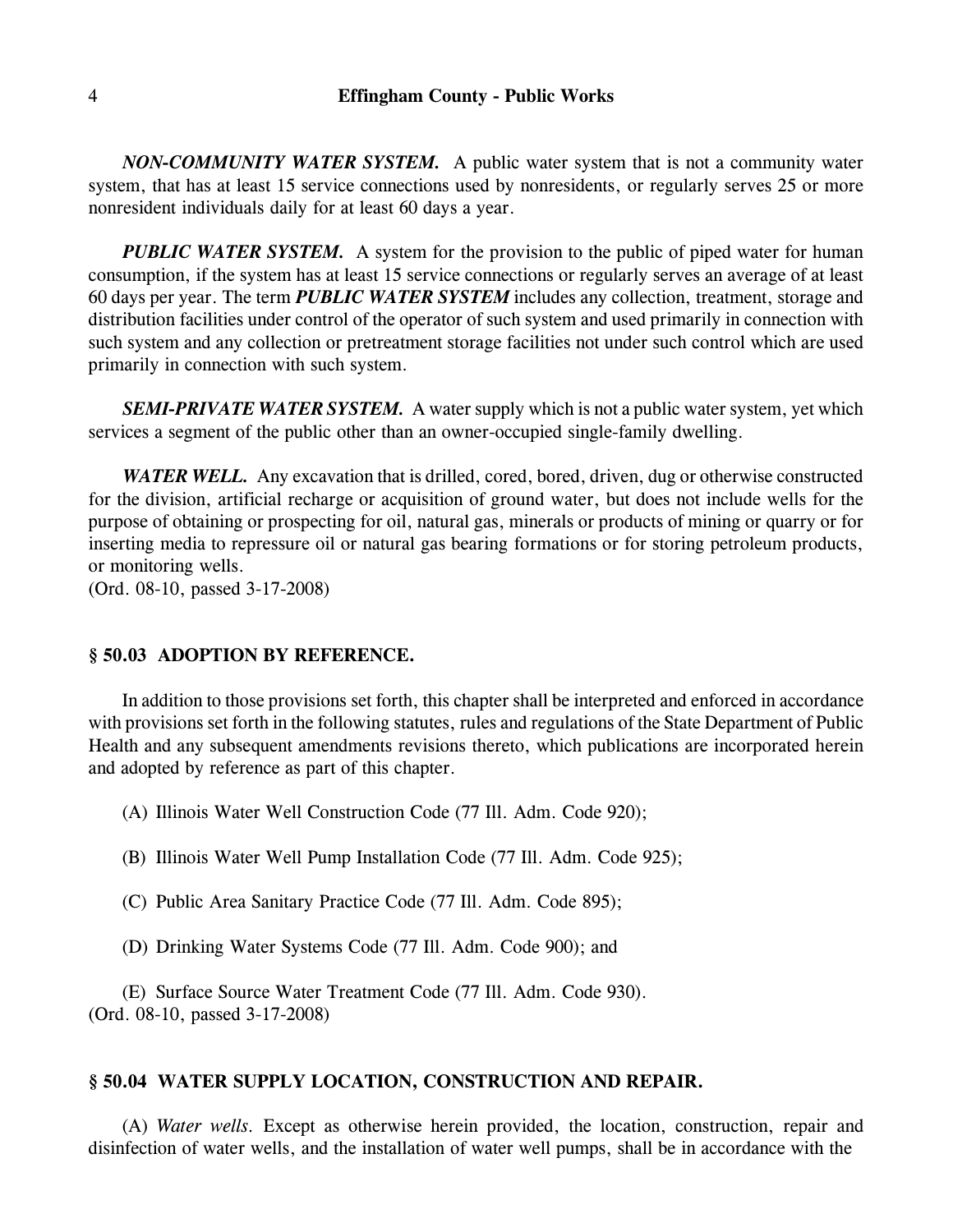### **Water Wells** 5

requirements set forth by the State Department of Public Health, State Water Well Construction Code (77 Ill. Adm. Code 920) and State Water Well Pump Installation Code (77 Ill. Adm. Code 925), which are hereby made part of this chapter by reference. Copies of said regulations shall be available at the County Health Department office. Wells that are abandoned shall be sealed in a manner prescribed by the State Water Well Construction Code.

(B) *Surface water supplies.* All water systems which receive their source of water from ponds, lakes, streams, rivers or other surface collectors of water shall be designed, constructed and operated in accordance with the State Department of Public Health Surface Source Water Treatment Code (77 Ill. Adm. Code 930).

(C) *Cisterns.* Cisterns shall not be used for a water supply except where adequate groundwater resources are not available. Cistern water and surface water supplies shall receive treatment in accordance with the State Department of Public Health Surface Source Water Treatment Code (77 Ill. Adm. Code 930).

(Ord. 08-10, passed 3-17-2008)

#### **§ 50.05 DISINFECTION AND ANALYSIS.**

All components of a new water well construction and/or modification shall be thoroughly disinfected with a strong chlorine solution which will yield a dosage of at least 100 parts per million to the water in the well and piping system. After purging the water system of any chlorine residual, a water sample shall be taken and analyzed by a certified laboratory and satisfactory results obtained prior to utilizing the water system for drinking and culinary purposes. The copy of the analysis shall be filed with the County Health Department. The water obtained from a semi-private water supply shall meet the requirements of the Public Area Sanitary Practice Code, § 895.20b, and the water obtained from a private well shall meet the bacteriological and nitrate requirements of the Primary Drinking Water Standards (35 Ill. Adm. Code 611). The water from a private water system, having surface water as its source, shall meet the nitrate/nitrite, bacteriological and turbidity requirements of the Primary Drinking Water Standards (35 Ill. Adm. Code 611). This will bring this section up to date with the current references for water quality.

(Ord. 08-10, passed 3-17-2008)

#### **§ 50.06 EXEMPTIONS.**

The requirement for permit in this chapter shall not be applicable to wells intended to serve a community public water supply system, and to monitoring wells. (Ord. 08-10, passed 3-17-2008)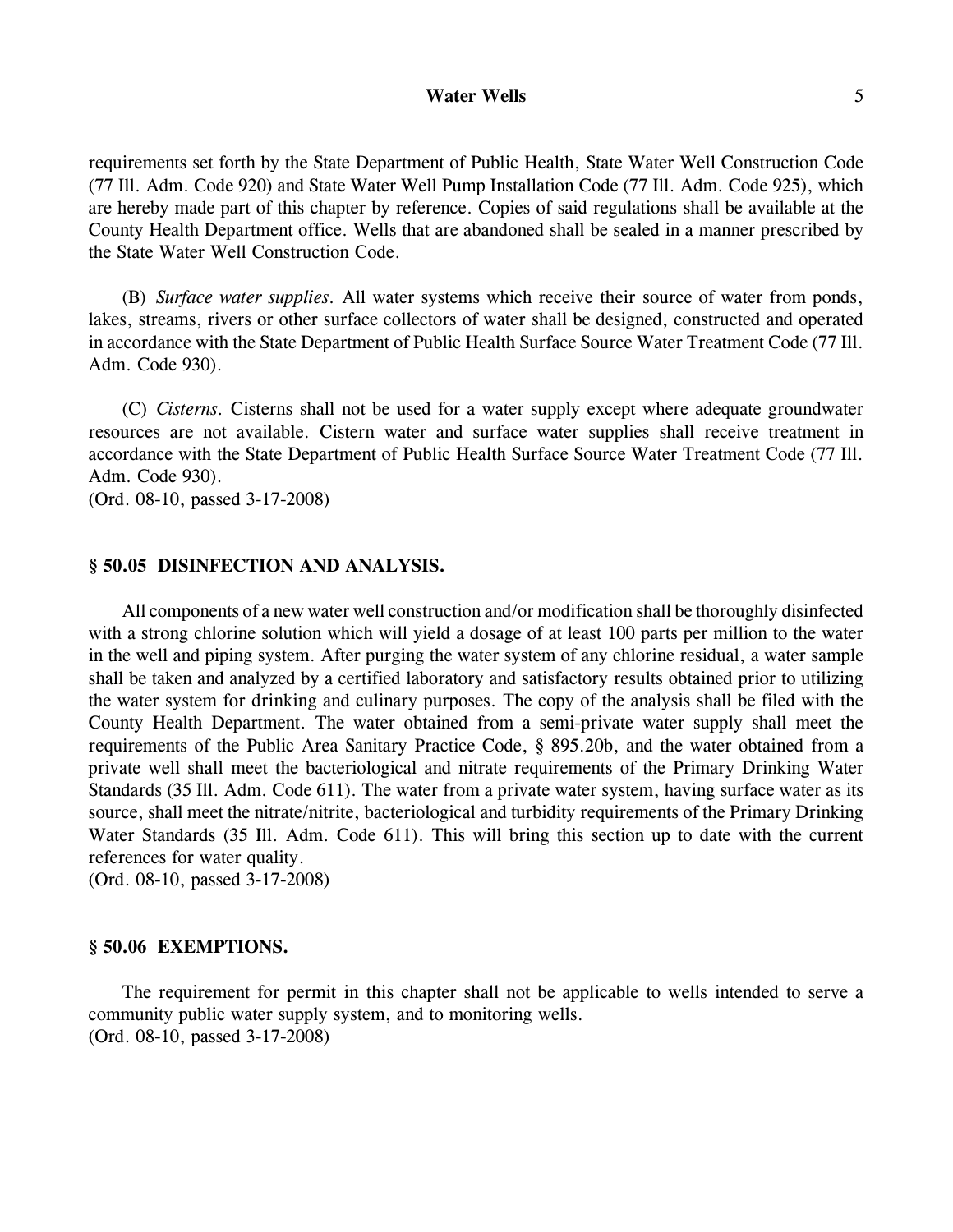# **§ 50.07 STORAGE AND WATER LINES.**

A minimum storage capacity excluding the water heater of 50 gallons for each residence served, maintained at a minimum pressure of 20 pounds per square inch, shall be provided. (Ord. 08-10, passed 3-17-2008)

# **§ 50.08 PERMIT REQUIRED.**

(A) No water well shall be constructed or deepened in this county, except in accordance with these regulations, and it shall be unlawful to proceed with the construction of a potable water well without first obtaining a permit from the County Health Department.

(B) All wells and pumps shall be maintained in a safe condition by the owner.

(C) A non-community public water supply shall not be operated without first obtaining a permit from the State Department of Public Health. (Ord. 08-10, passed 3-17-2008) Penalty, see § 50.99

#### **§ 50.09 APPLICATION FOR PERMIT.**

Application for permits shall be in writing and in such form that shall be prescribed by the County Health Department. Cost for the permit shall be the current state fee for the same permit. (Ord. 08-10, passed 3-17-2008)

# **§ 50.10 REQUIRED INSPECTION.**

The County Health Department shall be notified by telephone or in writing at least 48 hours prior to the commencement of any work to construct or deepen a water well for which a permit has been issued, or to seal a water well, boring or monitoring well. (Ord. 08-10, passed 3-17-2008)

#### **§ 50.11 LICENSING OF WELL DRILLERS AND PUMP INSTALLERS.**

All individuals who construct water wells and install well pumps shall be licensed by the State Department of Public Health in accordance with the Water Well and Pump Installation Contractor's License Act (225 ILCS 345/1).

(Ord. 08-10, passed 3-17-2008)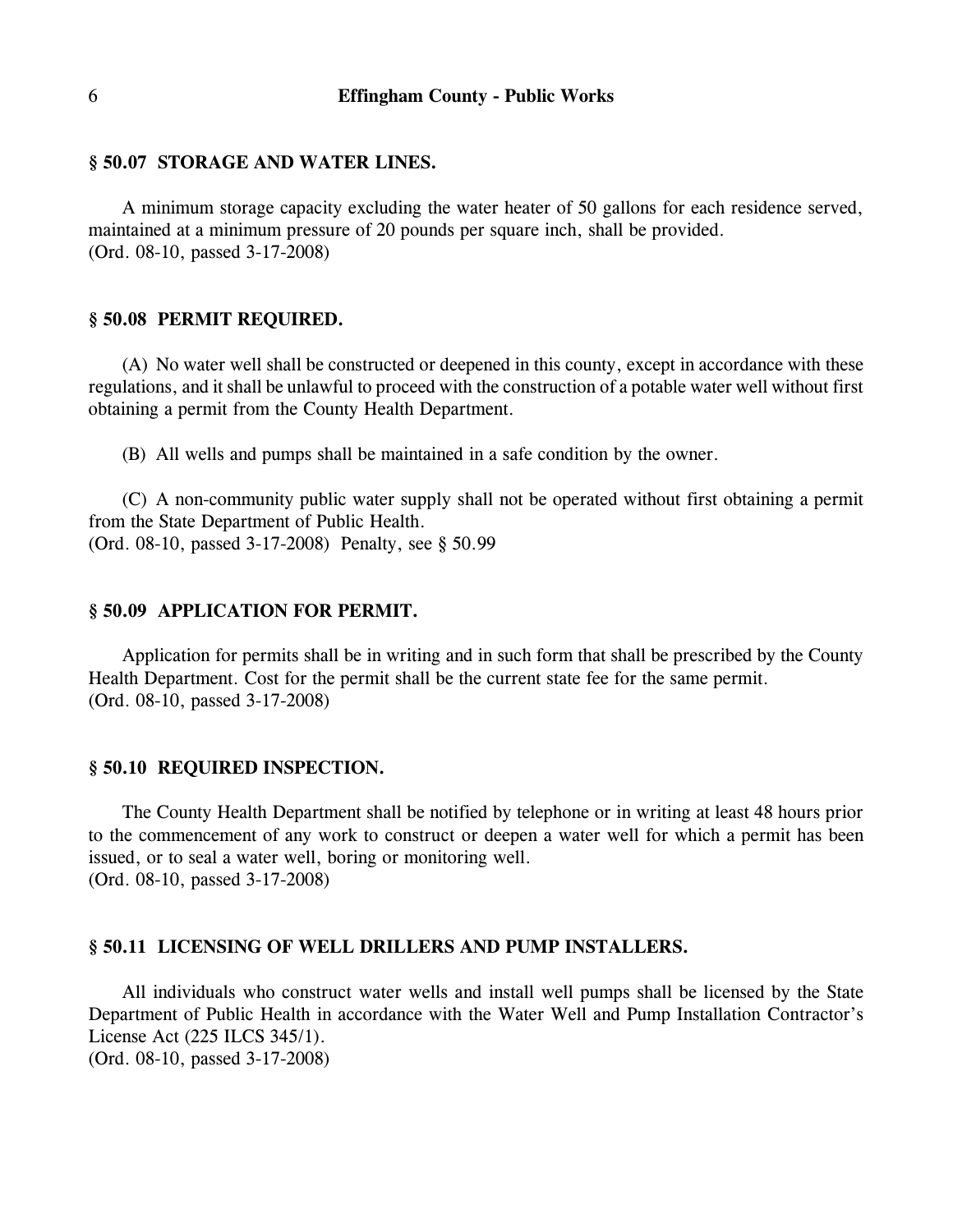# **§ 50.99 PENALTY.**

Any person violating any provision of this chapter, upon conviction, shall be fined not less than \$100, nor more than \$750. Each day the violation continues shall constitute a distinct and separate offense.

(Ord. 08-10, passed 3-17-2008)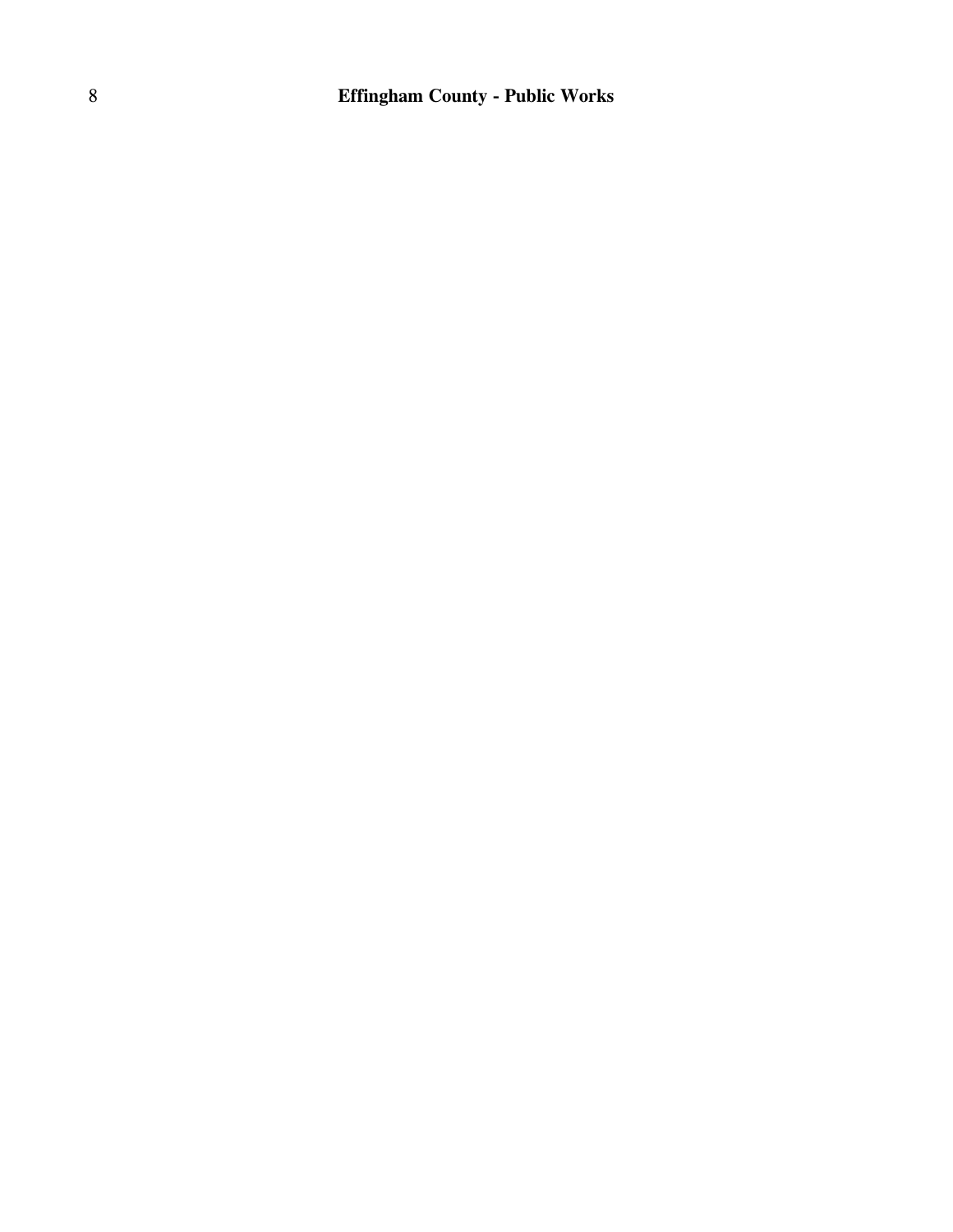# **CHAPTER 51: PRIVATE SEWAGE DISPOSAL**

### Section

- 51.01 Definitions
- 51.02 Adoption by reference
- 51.03 Required area
- 51.04 Permit requirements
- 51.05 Compliance and performance
- 51.06 Issuance of notice
- 51.07 Hearings
- 51.08 Conflict
- 51.99 Penalty

### **§ 51.01 DEFINITIONS.**

For the purpose of this chapter, the following definitions shall apply unless the context clearly indicates or requires a different meaning.

*AUTHORIZED REPRESENTATIVE.* The legally designated Administrator or the Acting Administrator of the Effingham County Health Department, and shall include those persons designated by the Administrator or Acting Administrator to enforce the provision of this chapter.

*BOARD OF HEALTH.* The Effingham County Board of Health or its authorized representative(s).

*DOMESTIC SEWAGE.* Waste water derived principally from dwellings, business or office buildings, institutions, food service establishments and similar facilities.

*EFFLUENT RECEIVING TRENCH.* A subsurface seepage field, seepage bed or graveless seepage system used to reduce the amount of treated effluent discharged to the ground surface from an approved private sewage disposal system.

*HEALTH AUTHORITY.* The person or persons who have been designated by the Board of Health to administer the affairs of the Health Department.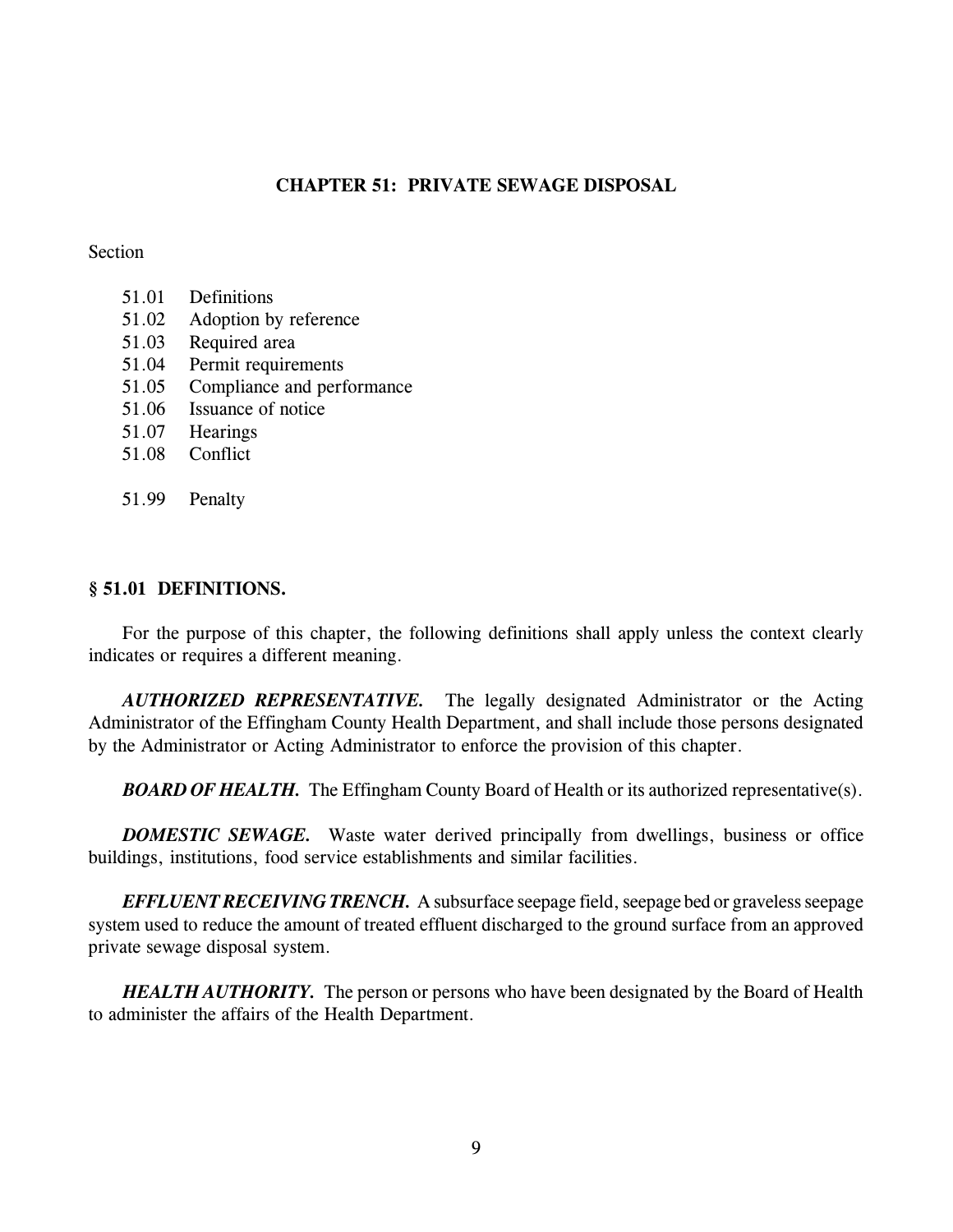*HEALTH DEPARTMENT.* The Effingham County Health Department, including its duly authorized representative(s).

*HOME OWNER.* A contract-for-deed buyer or a person who holds legal title to a residential structure which is to be used or is used for his or her personal, single-family residence.

*HOME OWNER INSTALLED SYSTEM.* A private sewage disposal system installed by a home owner for his or her personal single-family residence.

*MODIFY.* Any change in the design or components of a private sewage disposal system requiring a permit herein defined.

*OPERATIONAL INSPECTION.* An inspection of the private sewage disposal system to determine compliance with this chapter by the Health Department.

*PERMIT.* A written permit issued by the Health Department permitting the construction of a private sewage disposal system under this chapter.

*PRIVATE SEWAGE DISPOSAL SYSTEM.* Any sewage handling or treatment facility receiving domestic sewage at a volume less than 1,500 gallons per day and having a ground surface discharge or any sewage handling or treatment facility receiving domestic sewage and having no ground surface discharge.

*PRIVATE SEWAGE DISPOSAL SYSTEM INSTALLATION CONTRACTOR.* Any person excavating, constructing, installing, repairing, modifying or maintaining private sewage disposal systems.

*PRIVATE SEWAGE DISPOSAL SYSTEM PUMPING CONTRACTOR.* Any person who cleans or pumps waste from a private sewage disposal system or hauls or disposes of wastes removed therefrom.

(Ord. 04-106, passed 10-18-2014)

### **§ 51.02 ADOPTION BY REFERENCE.**

This chapter shall adopt by reference and shall be interpreted and enforced in accordance with provisions set forth in the current, unabridged form of the State Department of Public Health, Private Sewage Disposal Licensing Act and Code, being 225 ILCS 225 and any subsequent amendments or revisions thereto, which is incorporated herein and adopted by reference as part of this chapter, three certified copies of which shall be on file in the office of the County Clerk. (Ord. 04-106, passed 10-18-2014)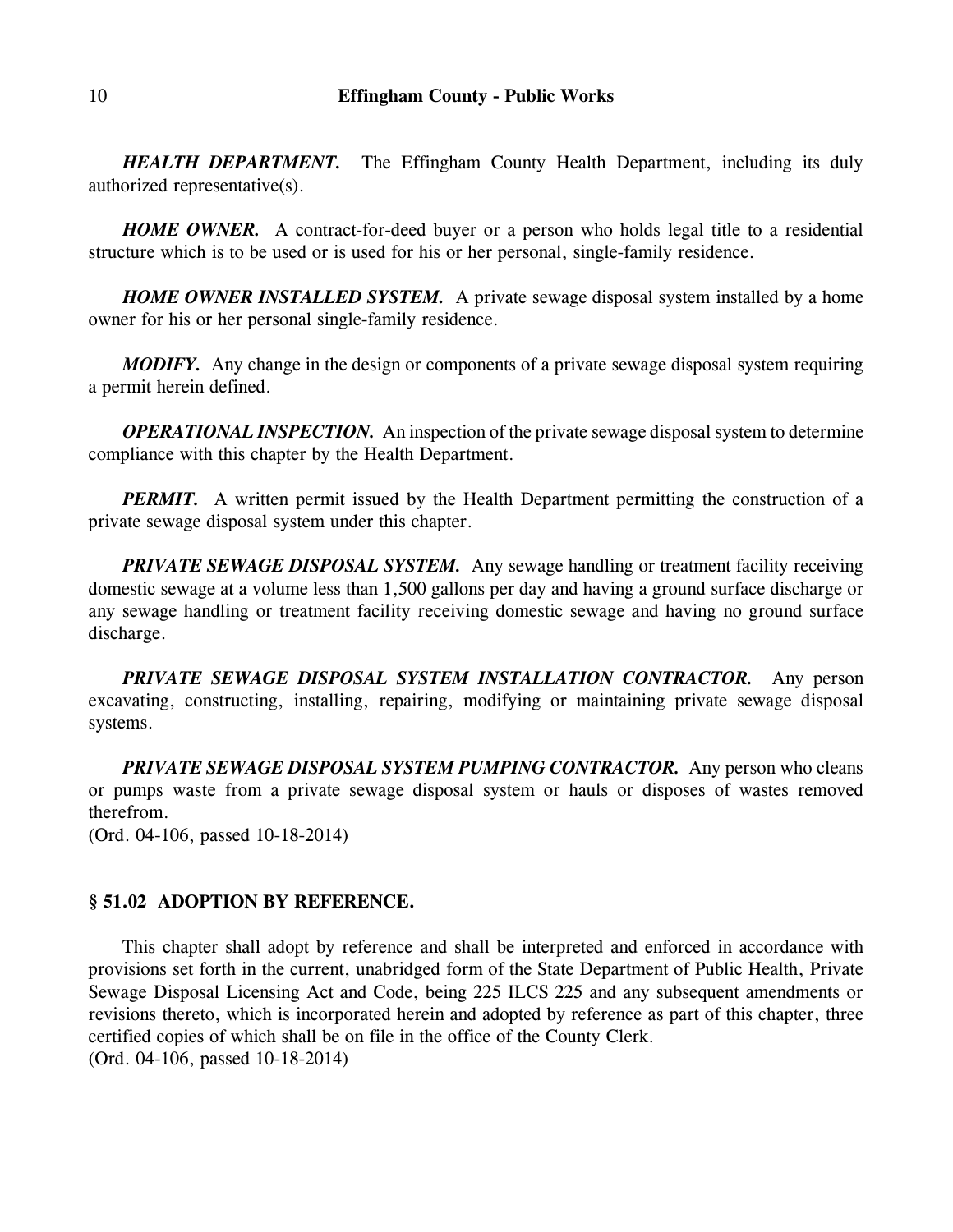# **§ 51.03 REQUIRED AREA.**

(A) *Lot size.* Minimum lot size for a residential structure requiring a private sewage disposal system, shall be one acre in size or as established by the county subdivision ordinance (Chapter 150 of this code of ordinances), whichever is greater. A larger area may be required for such lots if, in the opinion of the Health Department, there are other factors of drainage, soil conditions or other conditions which may cause potential health problems. Lots platted and on record before the effective date of this chapter, for which sewage plans were approved, will receive a variance from this section. A smaller lot may be requested if a soil investigation or percolation tests performed according to the Private Sewage Disposal Licensing Act and Code determine the soil is suitable for a subsurface seepage field, or if a community sewage collection system is proposed. If soils are suitable for a subsurface seepage field, a surface discharging system may be installed providing it is immediately followed by a seepage field designed and constructed to be at least two-third the size determined necessary by § 905.60 of the Private Sewage Code. A variance may be granted if, in the opinion of the Health Department, it is impractical or impossible to comply with the code and an approved system can be installed and no potential health hazards will exist; however, the area shall be large enough to provide for a second private sewage disposal system of a size and type equivalent to the minimum system approved for the lot.

(B) *Subdivisions.* The Health Department shall require persons who subdivide property to furnish information concerning soil absorption capacities, or require changes in a proposed subdivision plat, to reasonably ascertain that each lot of said proposed subdivision will be able to support the installation and subsequent use of an approved private sewage disposal system as defined in the State Department of Public Health Private Sewage Disposal Licensing Act and Code. (Ord. 04-106, passed 10-18-2014)

# **§ 51.04 PERMIT REQUIREMENTS.**

(A) It shall be unlawful for any person to construct, alter or extend individual domestic sewage disposal systems within the county unless he or she holds a valid permit issued by the Health Department stating the name of such person for which the specific construction, alteration or extension is proposed.

(B) All applications for permits granted under the provision of this chapter shall be made to the Health Department.

(C) A permit shall only be issued to a homeowner and/or a licensed private sewage disposal system installation contractor installing a sewage disposal system.

(D) Permit application forms provided by the Health Department shall be completed and signed by each applicant and shall include the following:

(1) Name and address of the applicant and location of the proposed site of construction, alteration or extension as proposed; and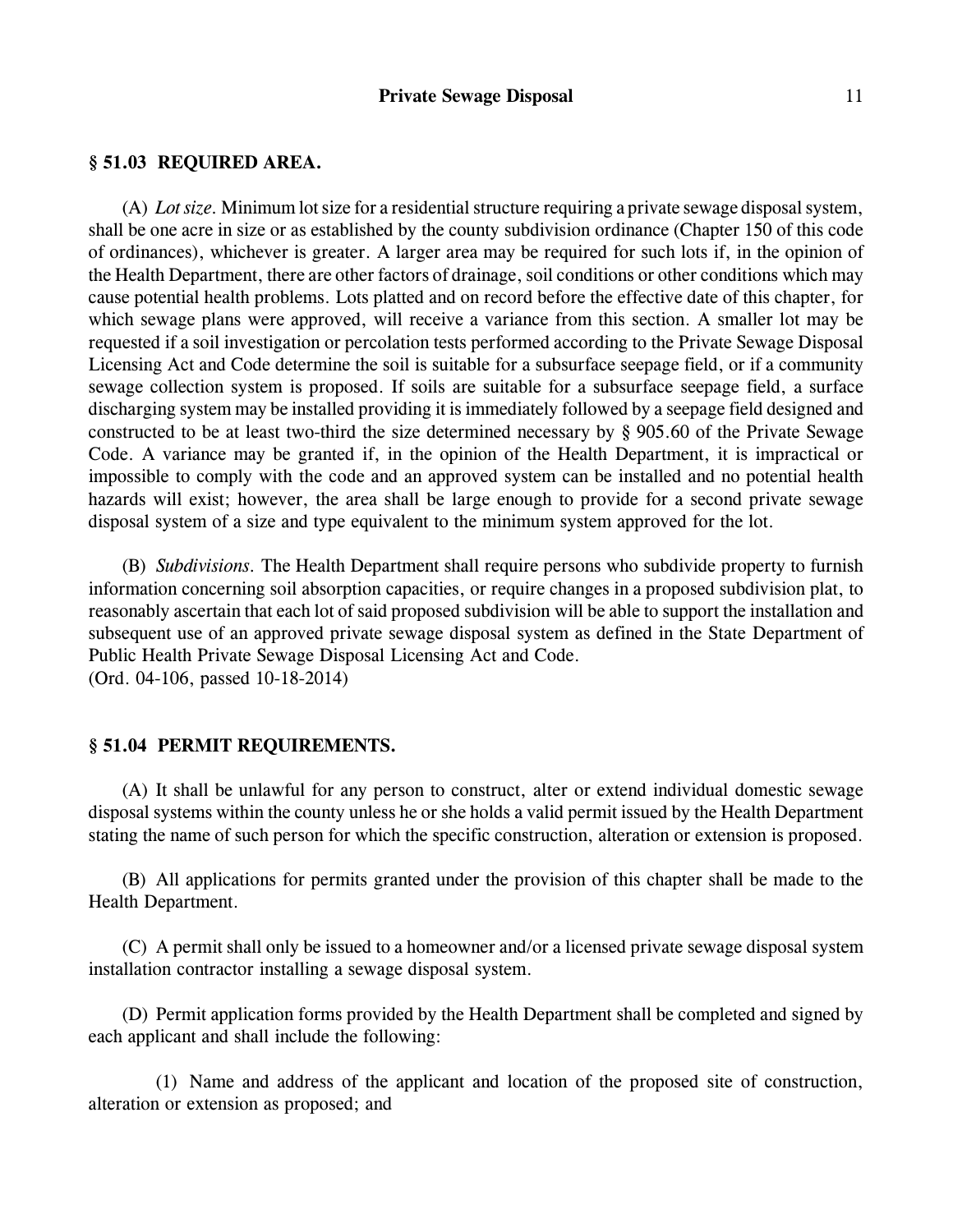(2) Complete plan of the proposed disposal facility, with substantiating date, if necessary, attesting to its compliance with the minimum standards of this chapter.

(E) The Health Department may refuse to grant a permit for the construction of a private sewage disposal system where a sanitary sewage system is available. A sewer shall be deemed available when a sanitary sewer line is in place within any street, alley, right-of-way or easement that adjoins or abuts the premises for which the permit is requested, or when the improvement to be served is located within a reasonable distance of a public sewer to which a connection is practical and is permitted by the controlling authority for the sewer. A reasonable distance for the purpose of this provision shall be deemed to be not greater than 200 feet for a single-family residence and not greater than 1,000 feet for a commercial establishment, subdivision or multi-family dwelling.

(F) The Health Department shall act upon all applications within 15 days of receipt thereof.

(G) Said permit to construct is valid for a period of six months from date of issuance. If construction has not started within this period, the permit is void.

(H) Soil evaluations, as required by this chapter, shall be performed according to the provisions of the Illinois Private Sewage Licensing Act and Code, being 225 ILCS 225. Percolation tests may be performed by private sewage disposal system installation contractors holding a valid private sewage disposal system installation contractor license or the homeowner. The Health Department reserves the right to determine the validity of any test and in cases where more than one set of tests are performed the Health Department shall determine which test results shall prevail. The Health Department shall be notified at least one day prior to the performance of all tests and may supervise any test.

(I) The Health Department shall be notified of any modification, change or repair to any private sewage disposal system by either a homeowner or contractor to determine whether that modification, change or repair requires a permit as set forth in this chapter. The routine cleaning of disposal system components, replacing septic tank covers, or rodding out inlet and outlets, does not require a construction permit as defined in this chapter.

(J) There shall be a \$100 fee charged for the initial construction permit, alteration or extension of an individual sewage system as approved by the Health Department. The fee shall be collected by the Health Department at the time an application for permit is submitted. (Ord. 04-106, passed 10-18-2014) Penalty, see § 51.99

# **§ 51.05 COMPLIANCE AND PERFORMANCE.**

(A) All private sewage disposal systems within the limits of the county shall be installed, modified or serviced by an individual with a valid private sewage disposal system installation contractor license; and all such systems shall be pumped, cleaned and the contents disposed of by individuals with a valid private sewage disposal system pumping contractor's license; provided, however, that a homeowner may install and/or service a private sewage disposal system which serves his or her own personal singlefamily residence.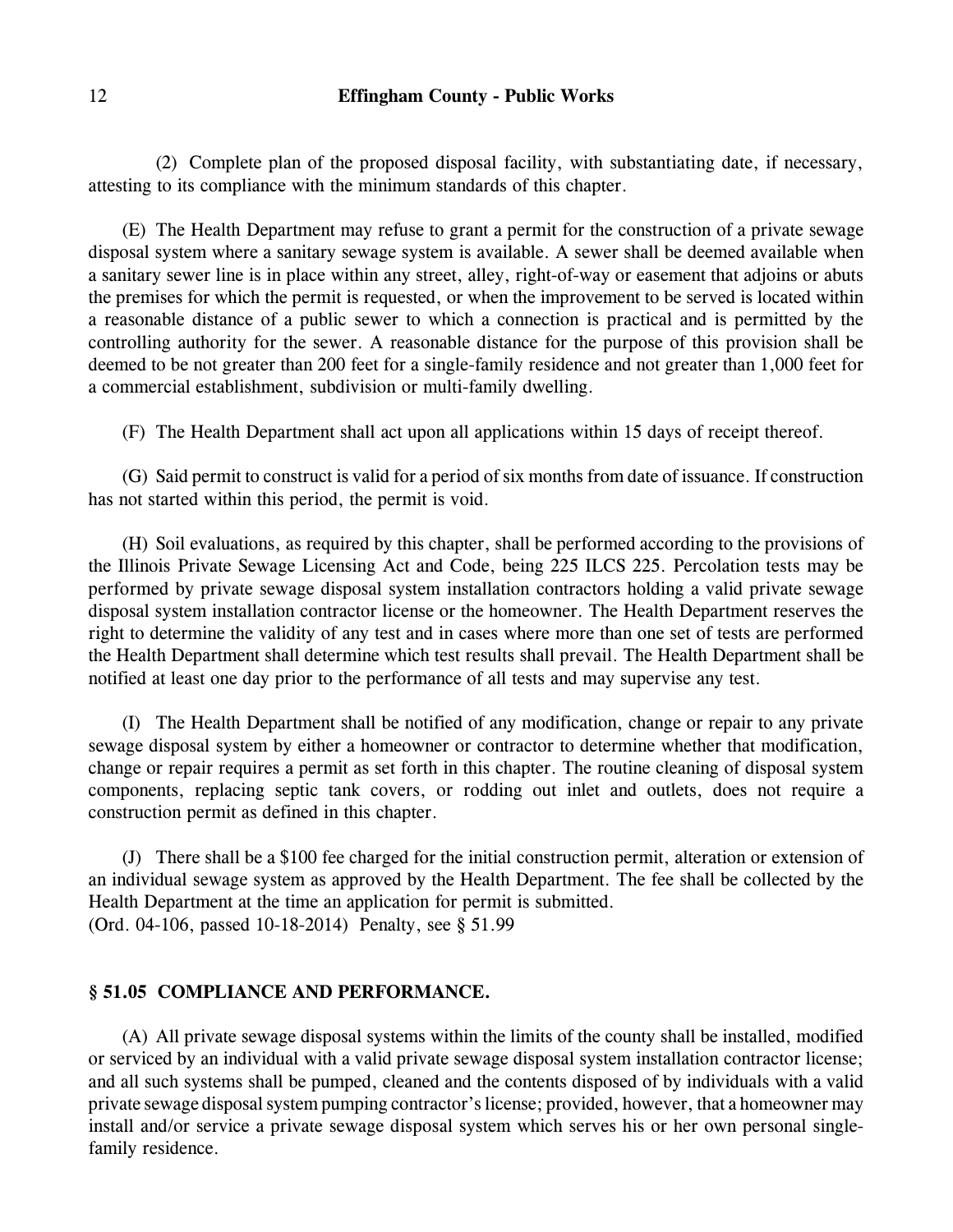(B) All septic tank and/or aerobic units manufactured, sold, offered for sale or delivered in the county shall comply with provisions in this chapter.

(C) Any private sewage disposal system designed to surface discharge permitted on or after the effective date of this chapter shall not discharge any effluent directly into any body of water where full body contact activities are allowed. A discharge within 75 feet of the above shall be considered a direct discharge to the receiving body of water.

(D) When the discharge from any private sewage disposal system designed to surface discharge may leave the homeowner's property, that discharge shall first enter an effluent receiving trench of no less than 100 square feet per bedroom. The effluent receiving trench shall be installed so when full the effluent discharge will bypass the trench. The final discharge to the surface shall be chlorinated. The final discharge from a private sewage disposal system shall remain on the property of the homeowner.

(E) It shall be unlawful to discharge untreated sewage or the effluent from any septic tank directly or indirectly to any stream, ditch, ground surface, sink hole or abandoned well, or to allow the contents of any privy vault, or septic tank or to emit offensive odors, to become objectionable, dangerous or prejudicial to the public health.

(F) Private sewage disposal systems constructed prior to the effective date of this chapter shall be updated to comply with the requirements of this chapter when they require a permit to repair or replace that system.

(G) It shall be the duty of the owner or occupant of a property to give the Health Department free access at reasonable times to any property that has a private sewage disposal system on it for the purpose of making such inspections as are necessary to determine compliance with the requirements of this chapter. If the Health Department is denied access to the property, it may, to the extent provided by law, obtain an administrative search warrant with the assistance of the State's Attorney Office for the purposes of this chapter's enforcement (225 ILCS 225/8(3)). (Ord. 04-106, passed 10-18-2014) Penalty, see § 51.99

# **§ 51.06 ISSUANCE OF NOTICE.**

(A) Whenever the Health Department determines that a violation of any provision of this chapter has occurred, the Health Department shall give notice to the person responsible for such violation; this notice shall:

- (1) Be in writing;
- (2) Include a statement of the reasons for issuance of the notice;

(3) Allow reasonable time as determined by the Health Department for performance of any act it required;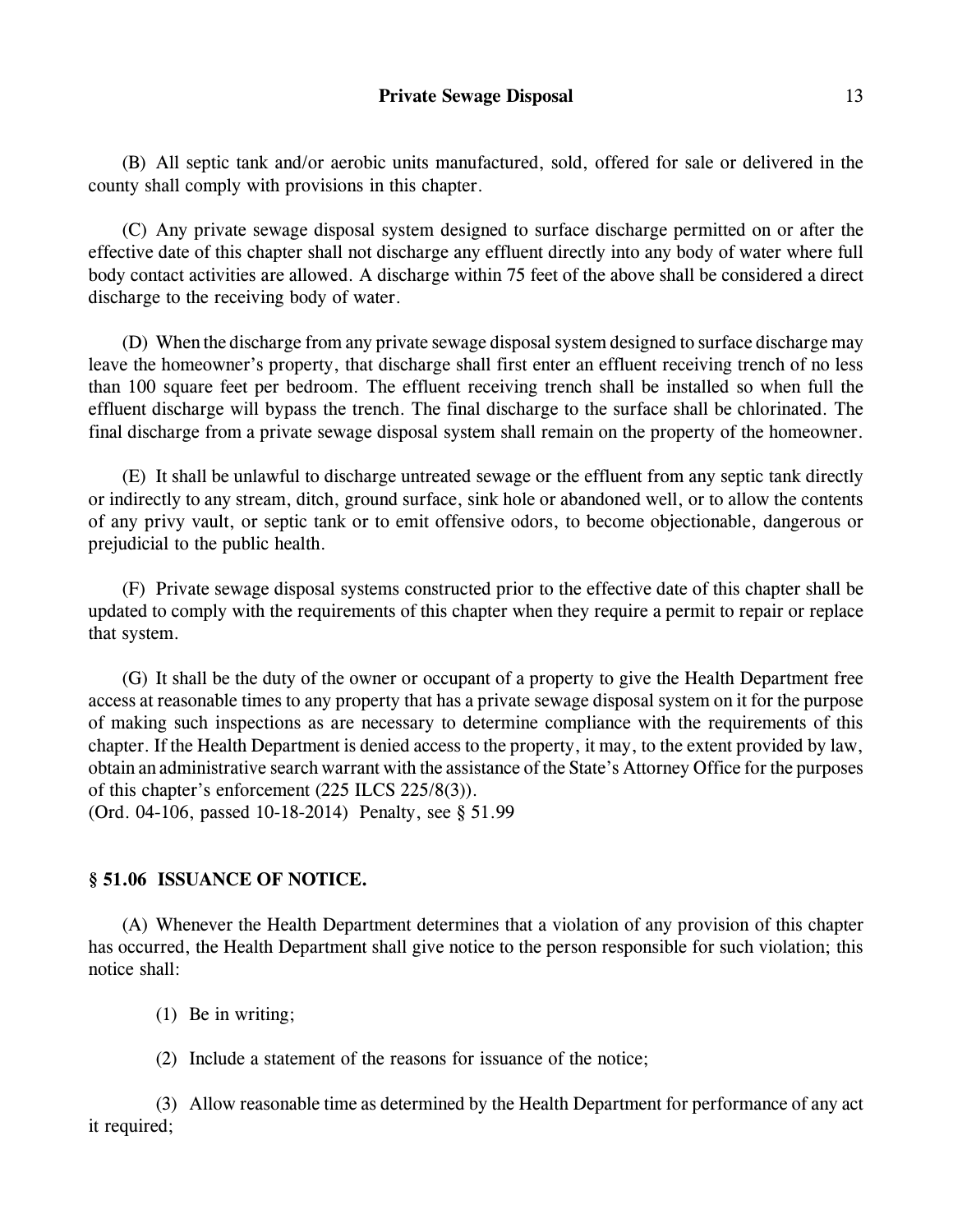(4) Be served upon the person responsible for the violation(s); provided that such notice shall have been properly served upon the person responsible for the violations when a copy thereof has been sent by registered or certified mail to his or her last known address as furnished to the Health Department or when he or she has been served with such notice by any other method authorized by laws of this state; and

(5) Contain an outline of remedial action which is required to effect compliance with this chapter.

(B) It shall not be a prerequisite to enforcement of the penalty provisions of this chapter that the Health Department first resort to the notice procedure set forth in division (A) above. (Ord. 04-106, passed 10-18-2014)

#### **§ 51.07 HEARINGS.**

(A) *Hearings before the Health Authority.* Any person affected by an order or notice issued by the Health Department in connection with the enforcement of any section of this chapter, may file in the office of the Health Department a written request for a hearing before the Health Authority. The Health Authority shall hold a hearing at a time and place designated by the Health Department within 30 days from the date on which the written request was filed. The petitioner for the hearing shall be notified of the time and place of the hearing not less than five days prior to the date on which the hearing is to be held. If as a result of the hearing, the Health Authority finds that the public health would be adequately protected and substantial justice done by varying or withdrawing the order or notice, the Health Authority may modify or withdraw the order or notice. The Health Authority shall render a decision within ten days after the date of the hearing which shall be reduced to writing and placed on file in the office of the Health Department as a matter of public record. Any person aggrieved by the decision of the Health Authority may seek relief therefrom through a hearing before the Board of Health.

(B) *Hearing before the Board of Health.* Any person aggrieved by the decision of the Health Authority rendered as the result of a hearing held in accordance with this section may file in the office of the Health Department a written request for a hearing before the Board of Health at a time and place designated by the Secretary of the Board of Health within 30 days of the date on which the written request was filed. The petitioner for the hearing shall be notified of the time and place of the hearing not less than five days prior to the date on which the hearing is to be held. If, as a result of facts elicited as a result of the hearing, the Board of Health finds that the public health would be adequately protected and substantial justice done by granting a variance from the decision of the Health Authority, the Board of Health may grant a variance. The Board of Health will render a decision within ten days after the date of the hearing which shall be reduced to writing and placed on file in the office of the Health Department and a copy thereof shall be served on the petitioner personally or by delivery to the petitioner by certified mail.

(Ord. 04-106, passed 10-18-2014)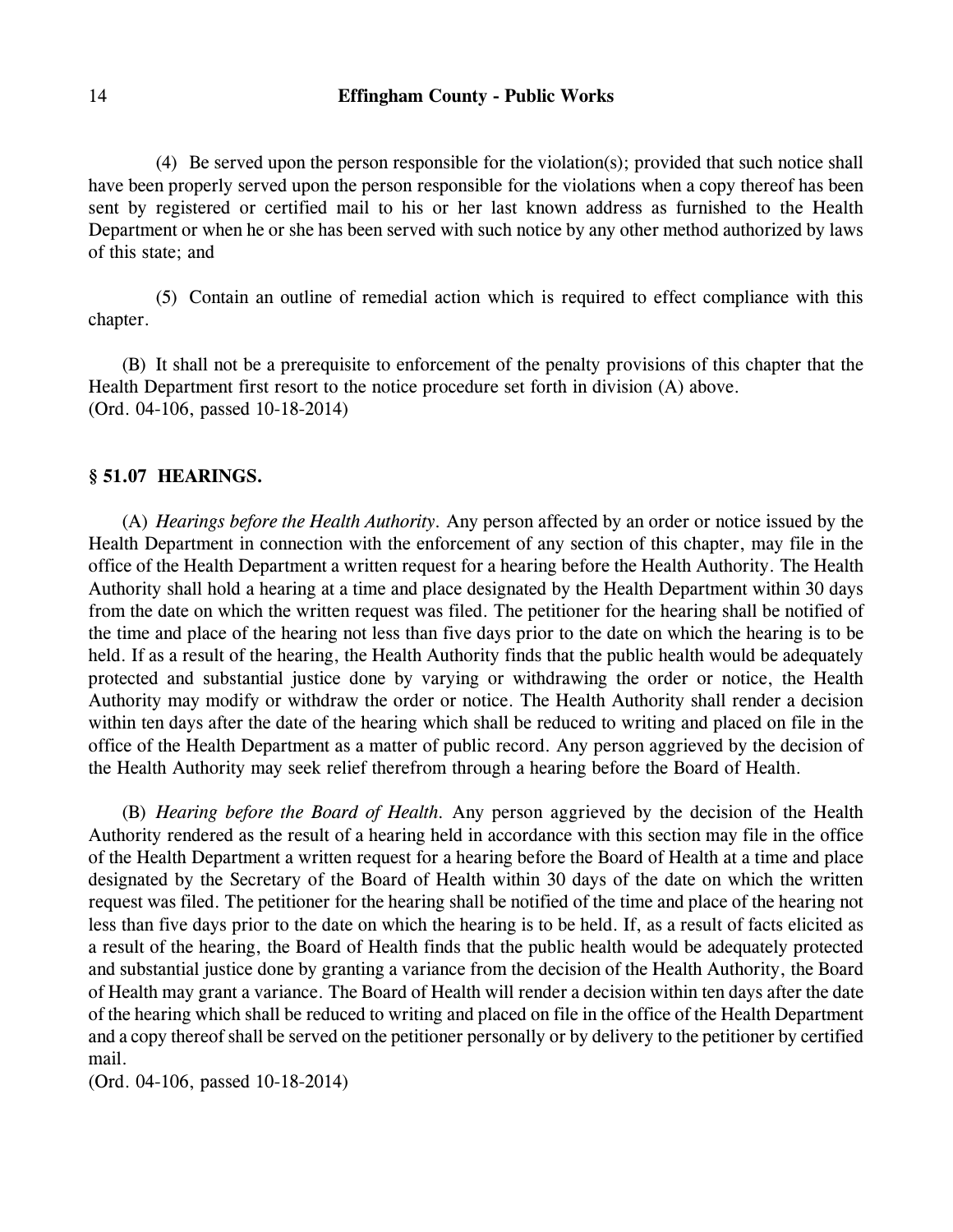# **§ 51.08 CONFLICT.**

In any case where a provision of this chapter is found to be in conflict with a provision of any zoning, building, fire, safety or health ordinance or code of the county existing on the effective date of this chapter, the provision which, in the judgment of the Health Authority establishes the higher standard for the promotion and protection of the health and safety of the people shall prevail. In any case where a provision of this chapter is found to be in conflict with a provision of any other ordinance or code of the county existing on the effective date of this chapter which establishes a lower standard for the promotion and protection of the health and safety of the people, and provisions of this chapter shall be deemed to prevail, and such other ordinances or codes are hereby declared to be repealed to the extent that they may be found in conflict with this chapter.

(Ord. 04-106, passed 10-18-2014)

# **§ 51.99 PENALTY.**

(A) Any person who violates any provision of this chapter may be fined a sum of up to \$500 for each offense. Each day of the violation shall constitute a separate offense.

(B) The State's Attorney of the county may bring such actions in the name of the people of the state or may bring action for injunctive relief to restrain such violation. Additionally, any person who violates any provision of this chapter may be penalized in accordance with the State Department of Public Health Private Sewage Disposal Licensing Act and Code, § 19 (225 ILCS 225/19).

(C) All monies collected from fines under this chapter shall be deposited to the County Health Department Fund. (Ord. 04-106, passed 10-18-2014)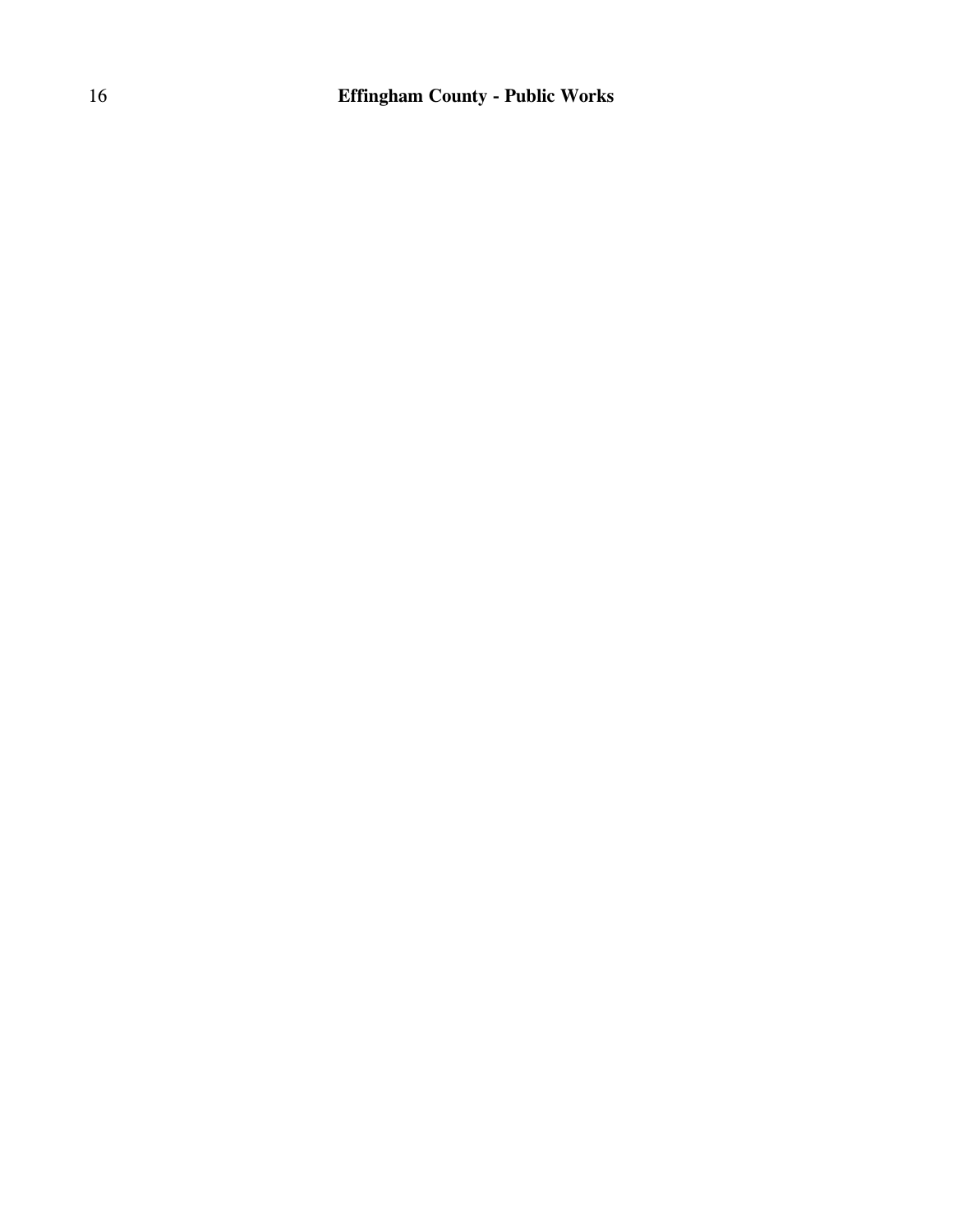### **CHAPTER 52: SOLID WASTE; LANDFILLS**

# **Section**

### *Solid Waste Disposal Facilities*

- 52.01 Purpose
- 52.02 Fee
- 52.03 Exemptions
- 52.04 Fee imposed
- 52.05 Payment of fees
- 52.06 Deposit of fees
- 52.07 Expenditure of collected fees

### *Sanitary Landfills*

- 52.20 Definitions
- 52.21 Duties of the County Board
- 52.22 Acts prohibited
- 52.23 Standards applicable to solid waste, hazardous waste and radioactive waste land disposal facilities
- 52.24 Enforcement
- 52.25 Fees
- 52.99 Penalty

### *SOLID WASTE DISPOSAL FACILITIES*

### **§ 52.01 PURPOSE.**

The county, a unit of local government as defined in the Local Solid Waste Disposal Act, being 415 ILCS 10 has elected to establish a fee with regard to the permanent disposal of solid waste. The fees collected shall be used for solid waste management purposes, including long-term monitoring and maintenance of landfills, planning, implementation, inspecting, enforcement and other activities consistent with the Solid Waste Management Act, being 415 ILCS 20 and the Local Solid Waste Disposal Act, being 415 ILCS 10. (Ord. passed 9-19-2005)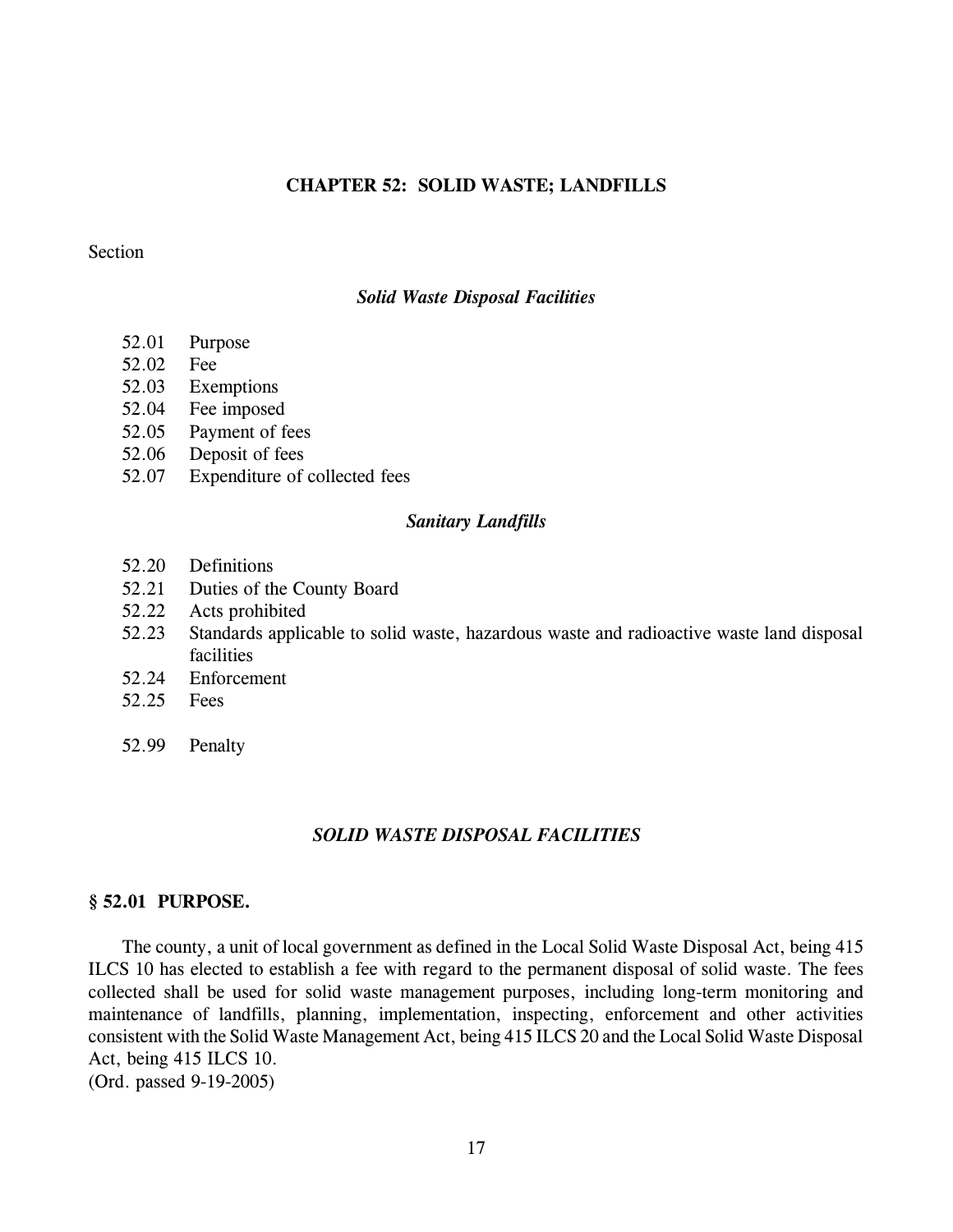# **§ 52.02 FEE.**

All solid waste disposed of within the county at a solid waste disposal facility, except for exempted materials, shall be subject to the following fee schedule:

| $$0.60$ per<br>cubic yard                                                                                                                                                                                                                                                                                                                                                                                                                                                                   | If more than 150,000 cubic yards of non-hazardous solid waste is permanently disposed of at<br>the site in a calendar year, unless the owner or operator weighs the quantity of solid waste<br>received with a device for which certification has been obtained under the Weights and<br>Measurement Act, in which case a fee shall be \$1.27 per ton of solid waste permanently<br>disposed of. |
|---------------------------------------------------------------------------------------------------------------------------------------------------------------------------------------------------------------------------------------------------------------------------------------------------------------------------------------------------------------------------------------------------------------------------------------------------------------------------------------------|--------------------------------------------------------------------------------------------------------------------------------------------------------------------------------------------------------------------------------------------------------------------------------------------------------------------------------------------------------------------------------------------------|
| \$33,350                                                                                                                                                                                                                                                                                                                                                                                                                                                                                    | If more than 100,000 cubic yards, but more than 150,000 cubic yards, of non-hazardous<br>waste is permanently disposed of at the site in a calendar year.                                                                                                                                                                                                                                        |
| \$15,500                                                                                                                                                                                                                                                                                                                                                                                                                                                                                    | If more than 50,000 cubic yards, but not more than 100,000 cubic yards, of non-hazardous<br>waste is permanently disposed of at the site in a calendar year.                                                                                                                                                                                                                                     |
| \$4,650                                                                                                                                                                                                                                                                                                                                                                                                                                                                                     | If more than 10,000 cubic yards, but not more than 50,000 cubic yards, of non-hazardous<br>solid waste is permanently disposed of at the site in a calendar year.                                                                                                                                                                                                                                |
| \$650                                                                                                                                                                                                                                                                                                                                                                                                                                                                                       | If not more than 10,000 cubic yards of non-hazardous solid waste is permanently disposed of<br>at the site in a calendar year.                                                                                                                                                                                                                                                                   |
| The county elects to impose the maximum allowable rate per ton or cubic yard as set by statute under this<br>chapter. To-wit, any increase in the allowable rate per cubic yard or ton by statute shall automatically raise<br>the rate per cubic yard or ton in the ordinance to the maximum allowable rate, unless by ordinance, the<br>County Board, prior to the effective date of such change, elects to impose a lower rate per ton or cubic<br>yard than the maximum allowable rate. |                                                                                                                                                                                                                                                                                                                                                                                                  |

(Ord. passed 9-19-2005)

# **§ 52.03 EXEMPTIONS.**

(A) The County Board shall grant the following exemptions.

(1) Any solid waste meeting all of the following criteria:

(a) Permanent disposal of the solid waste is pursuant to a written contract between the owner or operator of the sanitary landfill and some other person, or transport of the solid waste is pursuant to a written contract between the transporter and some other person;

(b) The contract for permanent disposal or transport of solid waste was lawfully executed on or before December 31, 1986, and by its express terms continues beyond January 1, 1987, or was lawfully executed during 1987 or 1988 and by its express terms continues beyond January 1, 1989;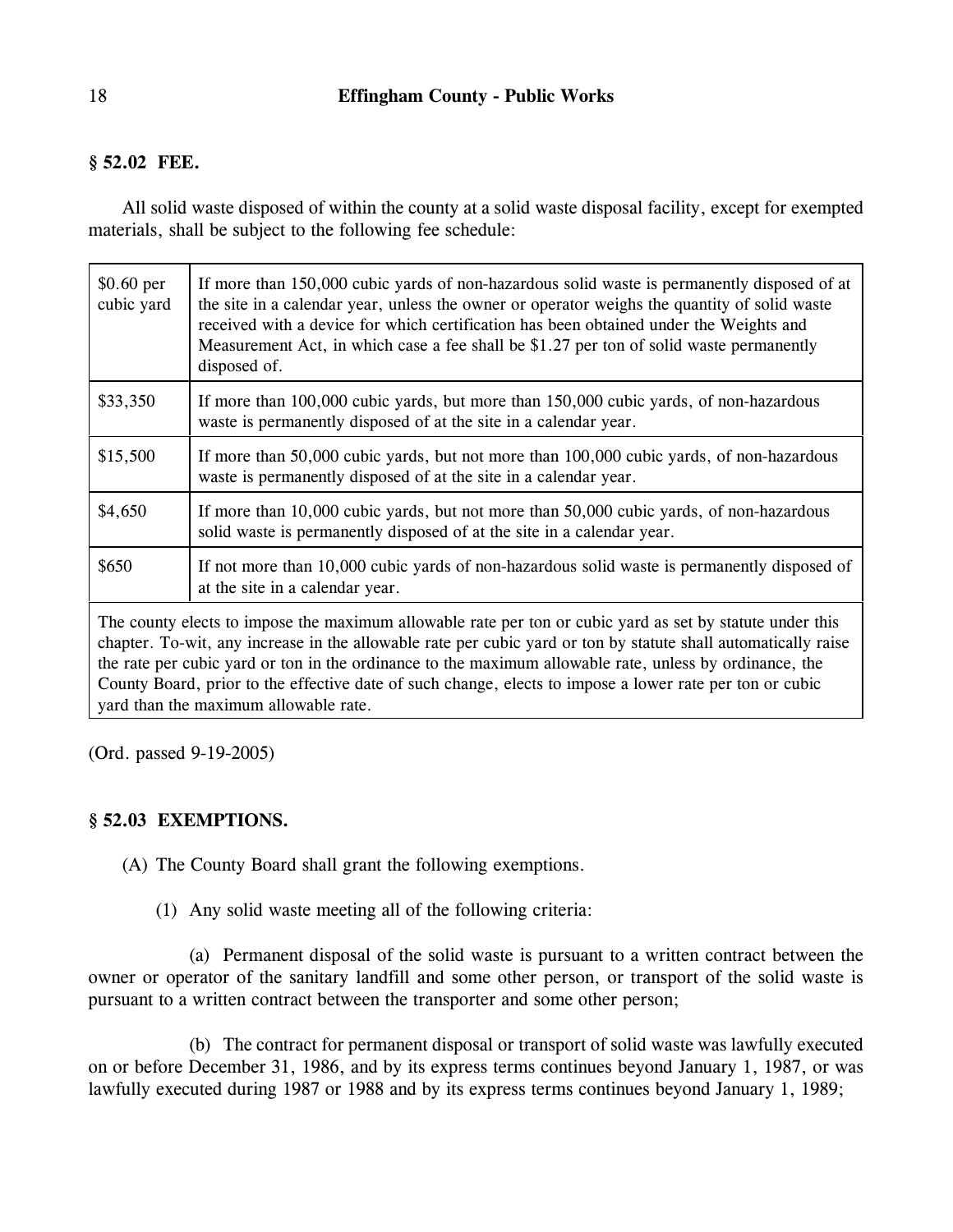(c) The contract for permanent disposal or transport of solid waste establishes a fixed fee or compensation, does not allow the operator or transporter to pass the fee through to another party, and does not allow voluntary cancellation or re-negotiation of the compensation or fee during the term of the contract; and

(d) The contract was lawfully executed on or before December 31, 1986, and has not been amended at any time after that date, or was lawfully executed during 1987 or 1988 and has not been amended on or after January 1, 1989.

(2) Exemptions granted under this provision shall cause the solid waste received by an owner or operator of a sanitary landfill pursuant to a contract exempted under this section to be disregarded in calculating the volume or weight of solid waste permanently disposed of during a calendar year.

(3) Applications for exemptions underthis provision may be granted retroactively. Applications for retroactive or prospective exemptions must be received by the State Environmental Protection Agency before March 1, 1989.

(4) It shall be the duty of an owner or operator of a sanitary landfill to keep accurate records and to prove to the satisfaction of the I.E.P.A. and the county the volume or weight of solid waste received under an exemption during a calendar year.

(5) Exemptions under this provision shall expire upon the expiration, renewal or amendment of the exempted contract, whichever occurs first.

(B) The fee shall not apply to:

(1) Waste which is hazardous waste;

(2) Waste which is pollution control waste;

(3) Waste from recycling, reclamation or reuse processes which have been approved by the I.E.P.A. as being designed to remove any contaminant from wastes so as to render such wastes reusable, provided that the process renders at least 50% of the waste reusable;

(4) Non-hazardous solid waste that is received at a sanitary landfill and composted or recycled through a process permitted by the I.E.P.A., or

(5) Any landfill which is permitted by the I.E.P.A. to receive only demolition or construction debris or landscape waste.

(C) (1) An exemption shall apply to permanent disposal or transport of solid waste meeting all of the following criteria:

(a) The waste is non-putrescible and homogenous and does not contain free liquids;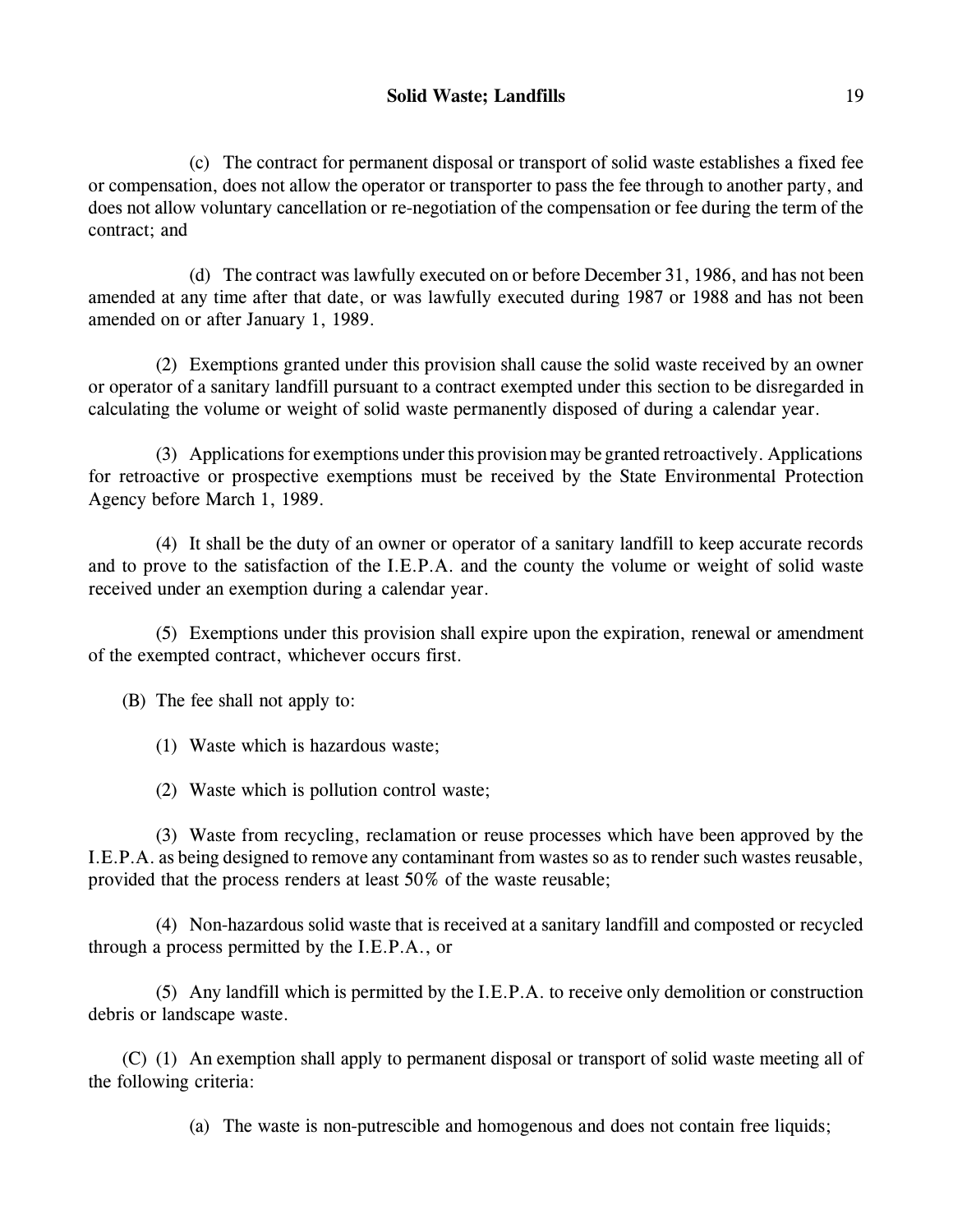(b) Combustion of the waste would not provide practical energy recovery or practical reduction in volume; and

(c) The applicant for exemption demonstrates that it is not technologically and economically reasonable to recycle or reuse the waste.

(2) Exemptions granted under this provision shall cause the solid waste exempted under division (A)(2) above which is permanently disposed of by an owner or operator of a sanitary landfill to be disregarded in calculating the volume or weight of solid waste permanently disposed of during a calendar year.

(3) It shall be the duty of an owner or operator of a sanitary landfill to keep accurate records and to prove to the satisfaction of the I.E.P.A. and the county the volume or weight of solid waste received under an exemption during a calendar year. (Ord. passed 9-19-2005)

#### **§ 52.04 FEE IMPOSED.**

The fee imposed (per volume or weight) shall be calculated by the solid waste disposal facility. The facility shall keep the tonnage or volume per quarter and the exempt material to be subtracted from the total volume or tonnage per quarter. The solid waste disposal facility shall file with the County Clerk a record of total tons or cubic yards of solid waste received each day during each quarter, tons or cubic yards exempted from tax and tons or cubic yards subject to tax, with a monthly and quarterly total. (Ord. passed 9-19-2005)

# **§ 52.05 PAYMENT OF FEES.**

All fees required to be paid pursuant to the terms of § 52.02 shall be due and owing on the fifteenth of the month following the preceding quarter year in which the solid waste volume or weight is calculated; pursuant to the following schedule: payment shall be due April 15 for January 1 through March 31; July 15 for April 1 through June 30; October 15 for July 1 through September 30; January 15 for October 1 through December 31 of each year. All calculations shall run pursuant to the quarter calendar year beginning in the calendar year 1994. The first payment shall be due and owing under this chapter on January 15, 1995 from the fourth quarter calendar year 1994. Fees shall be payable to the County Treasurer.

(Ord. passed 9-19-2005)

#### **§ 52.06 DEPOSIT OF FEES.**

All fees collected pursuant to this ordinance shall be deposited by the County Treasurer in a special fund designated as the County Local Solid Waste Fee Fund. (Ord. passed 9-19-2005)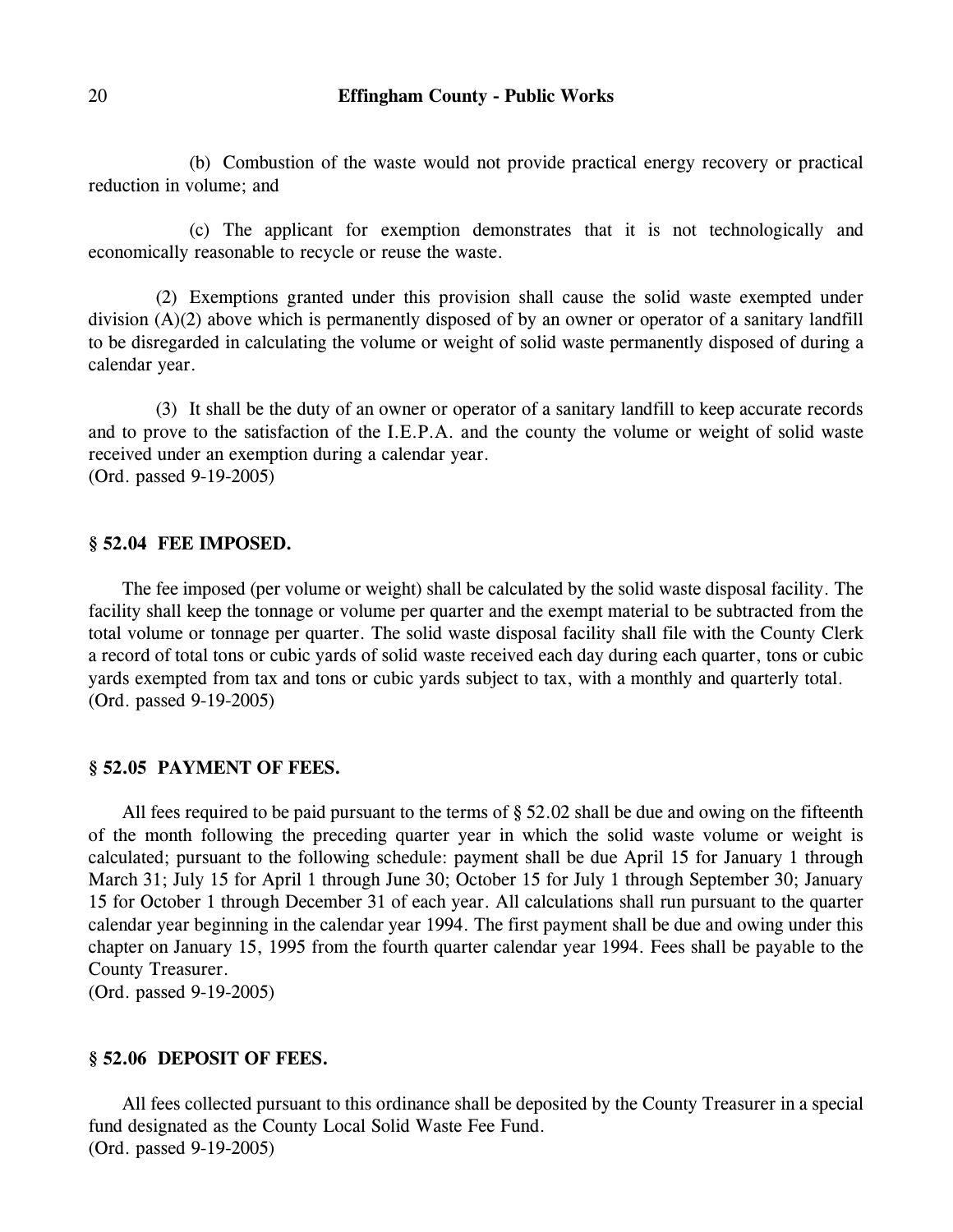# **§ 52.07 EXPENDITURE OF COLLECTED FEES.**

The expenditure of any fees collected shall be by the direction and with the approval of the County Board pursuant to purposes allowed by statute. (Ord. passed 9-19-2005)

# *SANITARY LANDFILLS*

# **§ 52.20 DEFINITIONS.**

For the purposes of this chapter, the following definitions shall apply unless the context clearly indicates or requires a different meaning.

*AQUIFER.* A geologic formation, group of formations or part of a formation capable of yielding groundwater.

*BOARD.* The County Board of Effingham County or any department, agency or other county entity duly delegated the authority to perform acts hereunder by the Effingham County Board.

*CONTAINMENT.* Any solid, semisolid, liquid or gaseous matter, or any odor, radioactive material, pollutant (as defined in the Federal Water Pollution Control Act (33 U.S.C. §§ 1251 et seq.)) as in effect, hazardous waste (as defined by the Federal Solid Waste Disposal Act (42 U.S.C. §§ 6901 et seq.)) any constituent of a hazardous waste, radioactive waste or any combination thereof, from whatever source, that:

- (1) Is injurious to human health, plant or animal life, or property;
- (2) Interferes unreasonably with the enjoyment of life or property; or
- (3) Is otherwise violative of this chapter.

*COUNTY.* Effingham County, Illinois.

*DISPOSAL.* The discharge, deposit, injection, spilling, leaking, handling or placing of a solid waste, hazardous waste or radioactive waste into or on any land or water so that such waste, or any constituent of such waste, may enter the environment or be emitted into the air or discharged into any waters, including groundwater.

*HAZARDOUS WASTE.* A solid waste or combination of solid wastes that, because of its quantity, concentration or physical, chemical or infectious characteristics, may: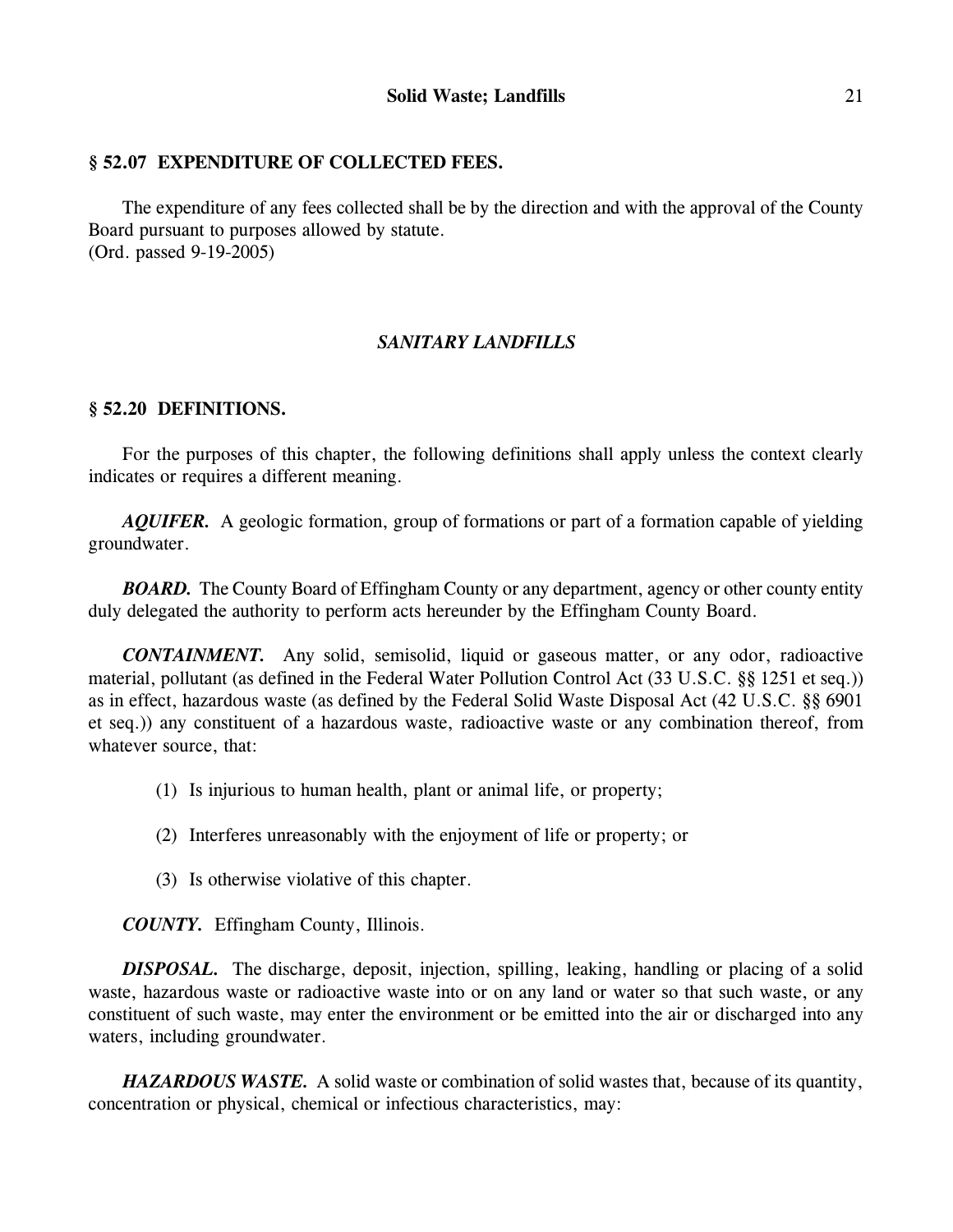(1) Cause or significantly contribute to an increase in mortality or increase in serious, irreversible or incapacitating reversible, illness; or

(2) Pose a substantial present or potential hazard to human health or the environment when improperly treated, stored, transported, disposed of or otherwise handled or managed.

*HAZARDOUS WASTE LAND DISPOSAL FACILITY.* A plant or site where hazardous waste is subjected to final land disposal, irrespective of whether the facility was intended for the land disposal of hazardous wastes.

*LAND DISPOSAL FACILITY.* A plant or site at which solid waste, hazardous waste or radioactive waste is intentionally or unintentionally placed into or on any land or water, including, but not limited to, landfills. The term does not include underground storage tanks as defined by 40 C.F.R. § 280.12.

*LANDFILL.* A land disposal facility where solid waste, hazardous waste or radioactive waste is placed in or on land for final disposal, and which is not a pile, a land treatment facility, as defined in 40 C.F.R. § 260.10, a surface impoundment, a salt dome formation, a salt bed formation, an underground mine or a cave.

*LEACHATE.* Any liquid, including any suspended components in the liquid, that has percolated through or drained from solid, hazardous or radioactive waste at a land disposal facility.

*OPEN DUMP.* The consolidation of solid waste, hazardous waste or radioactive waste from one or more sources or the disposal of solid waste, hazardous waste or radioactive waste at a single disposal site that does not fulfill the requirements of a sanitary landfill or other approved land disposal method as prescribed by applicable state federal laws or regulations, and that is established and maintained without daily cover sufficient to prevent the escape of dust, odors, contaminants or solid wastes, hazardous wastes or radioactive wastes.

*OPEN DUMPING*. The act of disposing of any solid waste, hazardous waste or radioactive waste at an open dump.

*OPERATOR.* The person responsible for the overall operation of a hazardous waste, solid waste or radioactive wasteland disposal facility.

*OWNER*. The person who owns a hazardous waste, solid waste or radioactive wasteland disposal facility or part of a facility.

*PERSON.* An individual, partnership, co-partnership, firm, company, corporation, association, joint stock company, trust, estate, municipal corporation, city, school city, town, school town, school district, school corporation, county, any consolidated unit of government, political subdivision, state agency or any other legal entity.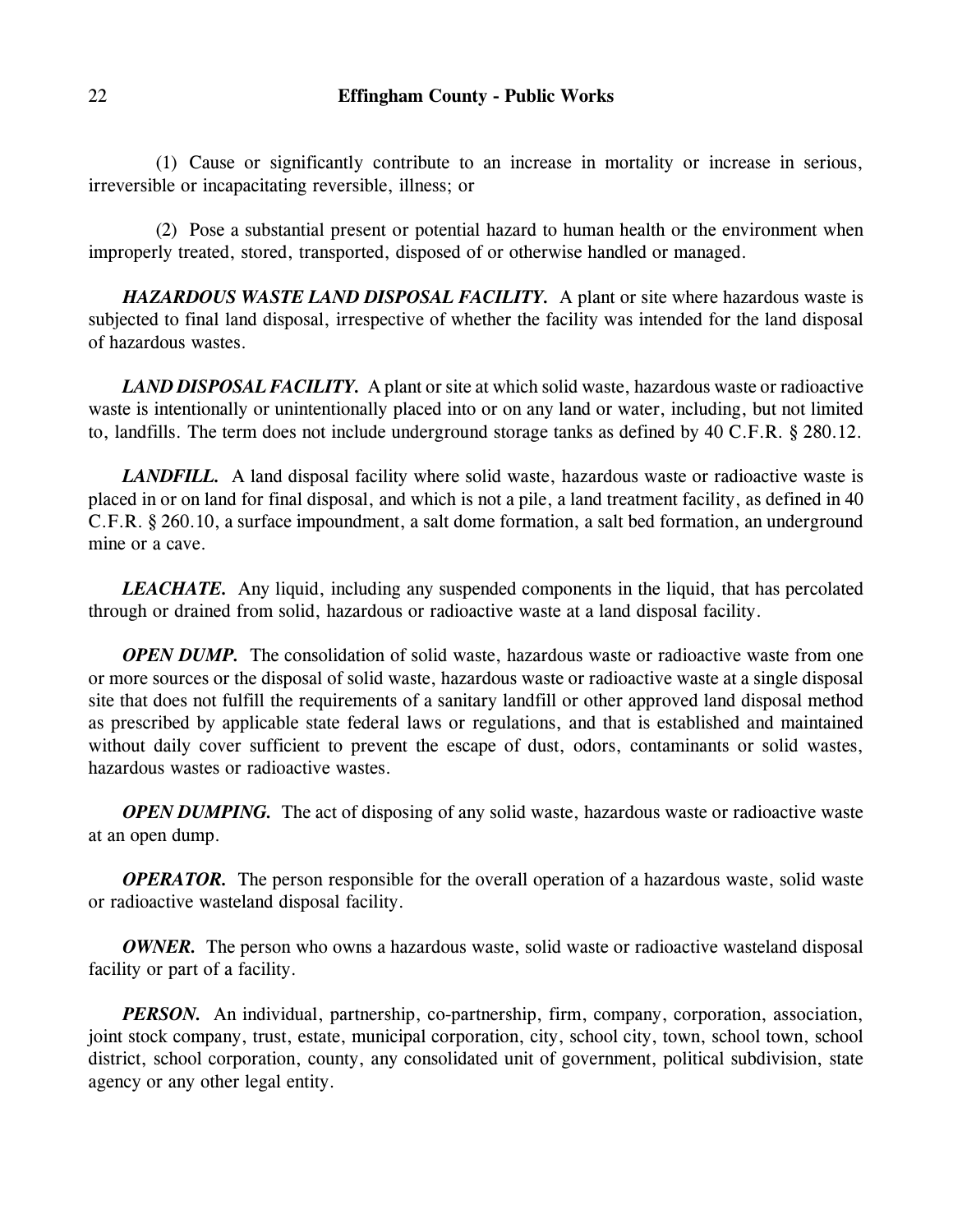*RADIOACTIVE WASTE.* High-level radioactive waste, as defined in the Nuclear Waste Policy Act of 1982, as amended, 42 U.S.C. § 10101(12) and low-level radioactive waste as defined in the Nuclear Waste Policy Act of 1982, as amended, 42 U.S.C. § 10101(16).

*SOLID WASTE.* Any garbage, refuse, sludge from a waste treatment plant, sludge from a water supply treatment plant, sludge from an air pollution control facility, or other discarded material, including solid, liquid, semisolid or contained gaseous material, resulting from industrial, commercial, mining or agricultural operations, or from community activities.

*SOLID WASTE LAND DISPOSAL FACILITY.* A plant or site where solid waste is subjected to final land disposal, irrespective of whether the facility was intended for the land disposal of solid wastes.

*UPPERMOST AQUIFER.* The geologic formation nearest the natural ground surface that is an aquifer, as well as lower aquifers that are hydraulically interconnected with this aquifer, within a land disposal facility's property boundary.

# *WATER POLLUTION.*

(1) Actual or threatened alteration of the physical, thermal, chemical, biological, bacteriological or radioactive properties of any waters; or

(2) The discharge or threatened discharge of any contaminant into any waters that does or can create a nuisance or render the waters harmful, detrimental or injurious to:

- (a) Public health, safety or welfare;
- (b) Domestic, commercial, industrial, agricultural, recreational or other legitimate uses;
- or
- (c) Livestock, wild animals, birds, fish or aquatic life.

*WATERS.* The accumulation of water, surface and underground, natural and artificial, public and private, or parts thereof, including aquifers, that are wholly or partially within, flow through, or border upon the county. The term includes private ponds, reservoirs, surface impoundments, structures or facilities built for collection or diversion of run-off at any land disposal facility that drain into any other "waters" as defined herein.

*WORKING FACE.* The portion of a land disposal facility where the solid and/or hazardous waste is deposited. (Prior Code, § 31-1-1)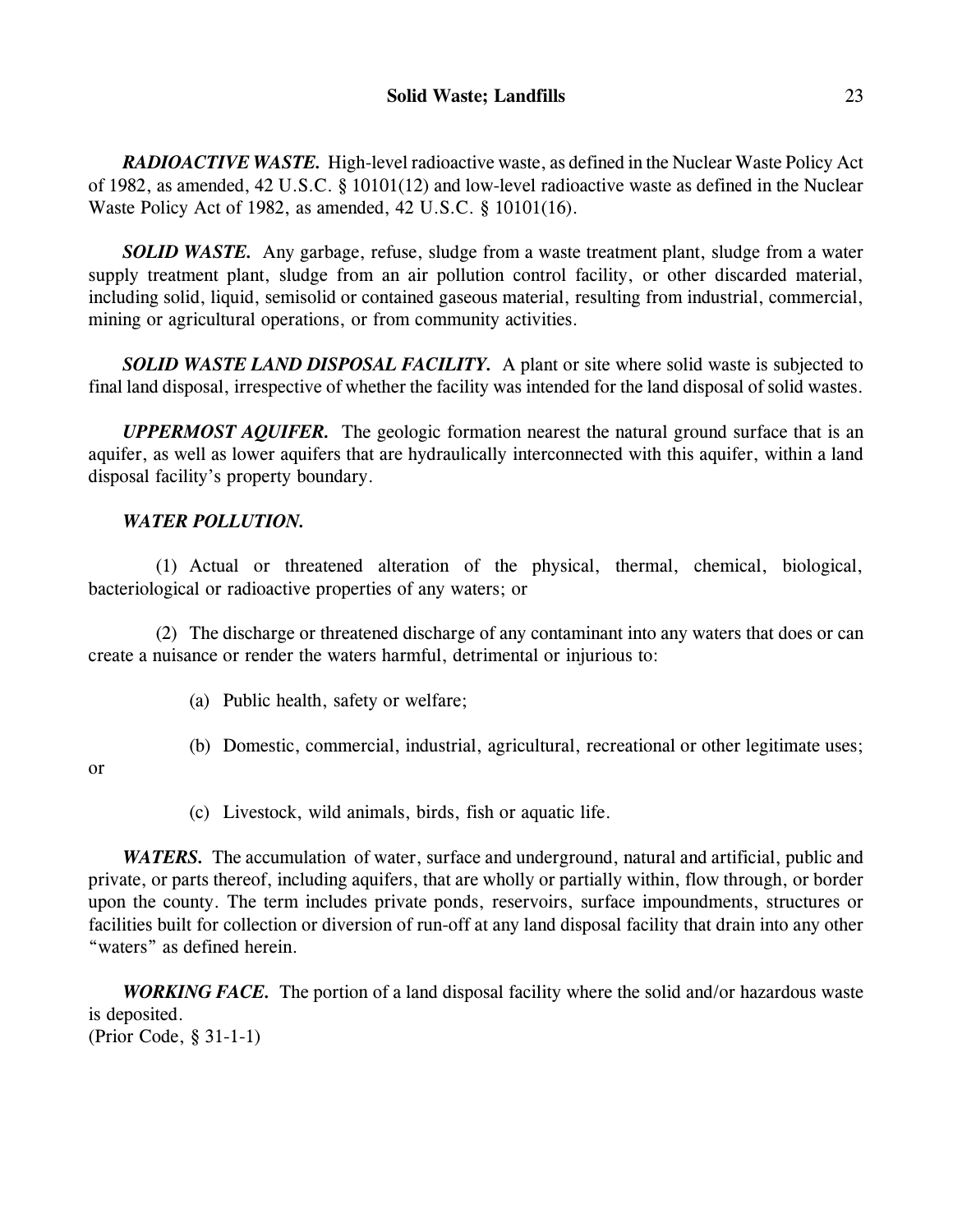# **§ 52.21 DUTIES OF THE COUNTY BOARD.**

(A) The Board shall conduct a program of continuing surveillance monitoring and inspection of land disposal facilities and actual or threatened sources of environmental pollution caused by the release of solid, hazardous or radioactive waste from land disposal facilities in violation of this chapter.

(B) The Board shall carry out the duties and exercise the powers provided in this chapter.

(C) The Board shall establish and administer monitoring and reporting requirements as necessary to carry out the duties and exercise the powers provided in this chapter. (Prior Code, § 31-1-2)

## **§ 52.22 ACTS PROHIBITED.**

(A) No person may cause, allow or threaten disposal of any solid waste, hazardous waste or radioactive waste into the air, waters or land of the county, except in accordance with a permit issued by the State Environmental Protection Agency, the U.S. Environmental Protection Agency, or other federal, state or local administrative agency possessing authority to issue permits governing such activities.

(B) No person may deposit any solid waste, hazardous waste or radioactive waste upon the land in such manner as would create surface water pollution and/or air pollution in the county, except as specifically provided for in a permit issued by an administrative agency possessing the requisite permitting authority.

(C) No person may cause or allow the open dumping of solid waste, hazardous waste or radioactive waste or maintain an open dump in the county.

(D) No person may expose solid waste, hazardous waste or radioactive waste to the open air in such place or manner as would create water pollution and/or air pollution, including the release of any dust or noxious odor in the county, except as specifically provided for in a permit issued by an administrative agency possessing requisite permitting authority.

(E) No person may handle, dispose of or cause or allow the release of solid waste, hazardous waste or radioactive waste so as to pollute any aquifer or part of any aquifer in the county. (Prior Code, § 31-1-3) Penalty, see § 52.99

# **§ 52.23 STANDARDS APPLICABLE TO SOLID WASTE, HAZARDOUS WASTE AND RADIOACTIVE WASTE LAND DISPOSAL FACILITIES.**

(A) (1) Land disposal facilities are prohibited unless duly permitted and authorized by the U.S. Environmental Protection Agency, State Environmental Protection Agency, State Department of Nuclear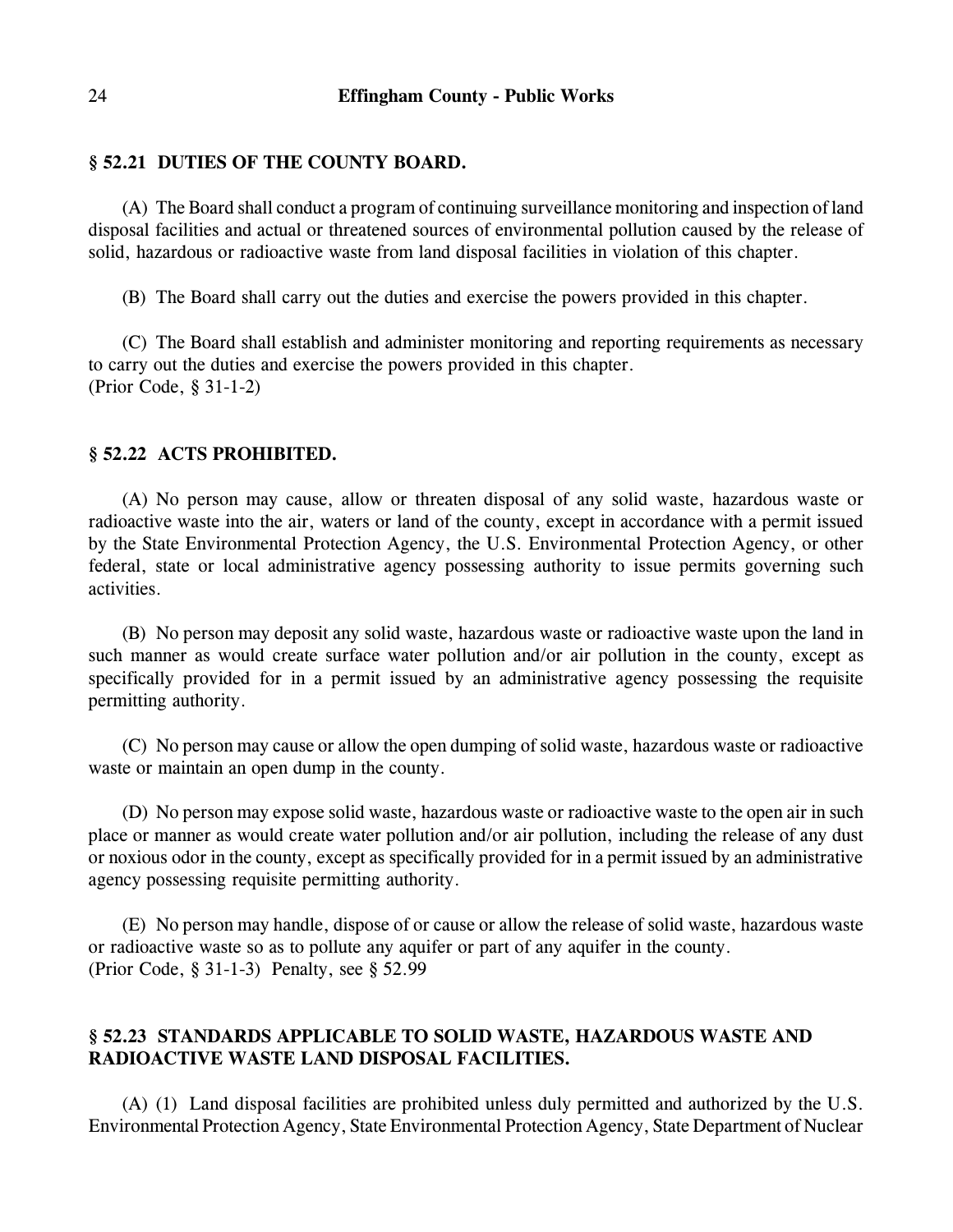Safety, or other federal, state or local governmental agency having authority over the location in which a facilities is or shall be located, the construction of such facility, and the operation of such facility.

(2) Any land disposal facility in existence as of January 1, 1994 and not authorized under division (A)(1) above shall be closed and the owner or operator shall commence removal of the solid waste, hazardous waste or radioactive waste, and removal or cleanup of any contaminated soil or groundwater in accordance with all applicable federal, state and local requirements, no later than March 1, 1994. The owner and/or operator of any landfill or land disposal facility coming into existence after January 1, 1994 and not authorized under division (A)(1) above shall immediately remove all solid waste, hazardous waste or radioactive waste and clean up or remove any contaminated soil and/or groundwater in accordance with all applicable federal, state and local requirements.

(B) All land disposal facilities in the county shall be operated so as to prevent the unauthorized release or escape of leachate into the surrounding soils, surface, water or groundwater.

(C) (1) All land disposal facilities in the county shall demonstrate through a program of groundwater monitoring that groundwater directly beneath the facility is free of contaminants or leachate emanating therefrom. Groundwater monitoring wells installed pursuant to this division (C)(1) must be constructed, operated and sampled in accordance with all applicable state and federal requirements.

(2) Owners and operators of land disposal facilities not in existence prior to January 1, 1994 must submit a groundwater monitoring plan to the Board for approval no later than 90 days prior to the commencement of operations.

(3) The Board shall review and approve or disapprove groundwater monitoring plans submitted pursuant to division (C)(2) above within 60 days after submittal. In the event the Board disapproves of such program, it shall notify the owner and operator submitting the program of the specific deficiencies in the submittal. The owner and operator shall submit a revised monitoring plan for Board approval within 30 days of receiving a notice of deficiency. No land disposal facility shall commence operations without Board approval of a groundwater monitoring program.

(4) The owner or operator may submit a groundwater monitoring plan contained in a permit issued by the U.S. Environmental Protection Agency or the State Environmental Protection Agency. Such plan must conform to the specific requirements of this division (C) in order to be approved by the Board.

(5) The owner and operator may appeal adverse Board decisions under this division (C) by petitioning the Board for an evidentiary hearing. Such hearing shall be conducted pursuant to applicable county and state procedures.

(D) (1) All trucks carrying solid waste, hazardous waste or radioactive waste to land disposal facilities and landfills in the county and using any streets within the county shall be operated so as to prevent the release or escape of solid wastes, hazardous wastes, radioactive wastes, odors, dust and debris. Upon leaving the land disposal facility, such trucks must be clean and free of solid waste and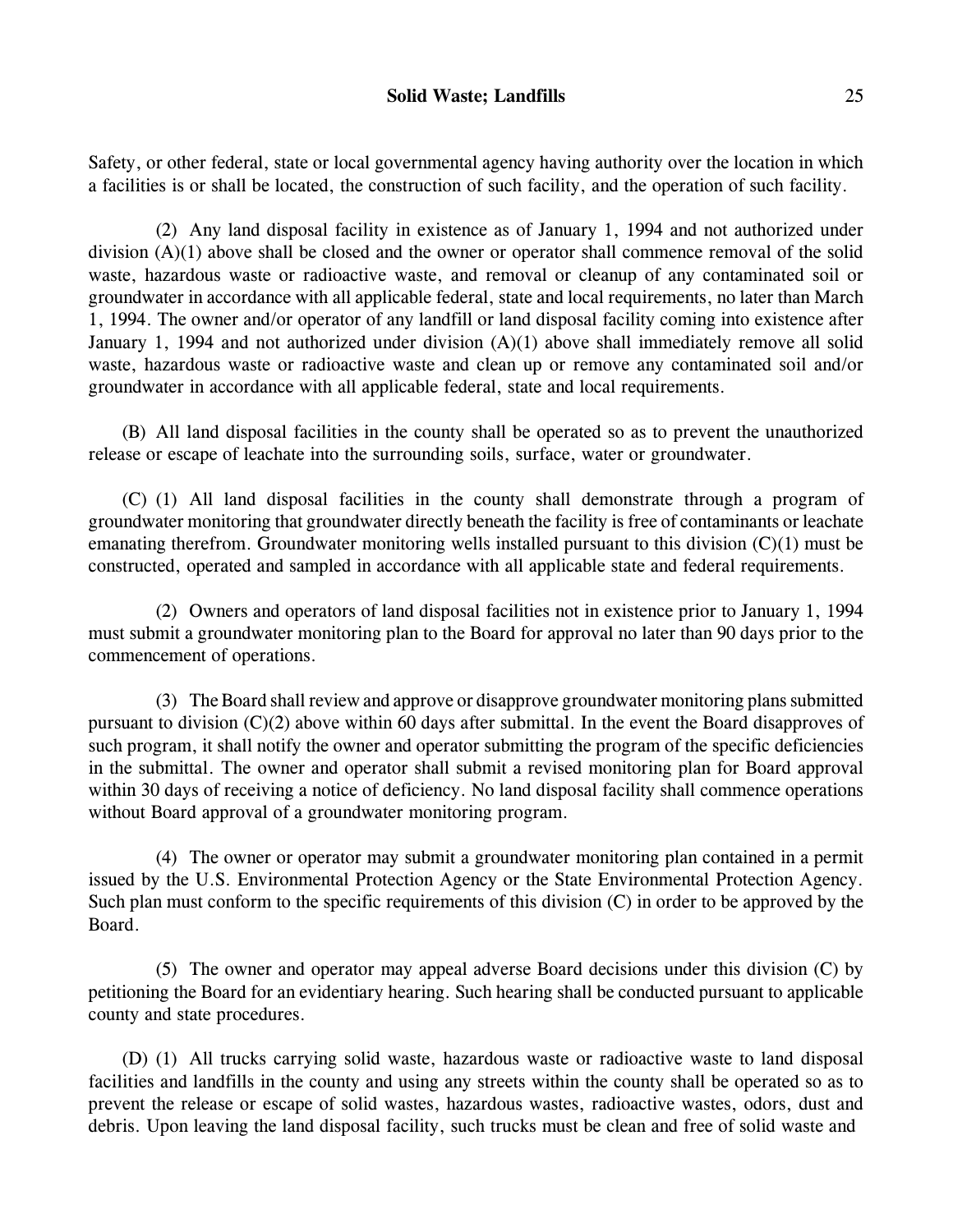hazardous waste and radioactive waste, dirt, cover material, truck wash water and other debris. Truck wash water shall not be permitted to drip on any street in the county.

(2) Trucks carrying solid waste, hazardous waste or radioactive waste to land disposal facilities in the county shall not use routes adjacent to schools, hospitals or nursing homes.

(3) All trucks transporting solid wastes, hazardous wastes or radioactive wastes within the boundaries of the county shall be attended at all times by competent personnel knowledgeable in the handling of the material being transported as well as appropriate health, environmental and safety procedures in the event of an accident, spill, release, leak or other such emergency.

(E) (1) All trains transporting solid wastes, hazardous wastes or radioactive wastes within the boundaries of the county shall be attended at all times by competent personnel knowledgeable in the handling of the material being transported as well as appropriate health, environmental and safety procedures in the event of an accident, spill, release, leak or other such emergency.

(2) At no time shall a train transporting solid wastes, hazardous wastes or radioactive wastes within the boundaries of the county be physically stopped at any location other than its destination except in the event of, or to prevent, an accident, spill, release, leak or other such emergency.

(3) Under no circumstances shall a train transporting solid wastes, hazardous wastes or radioactive wastes within the boundaries of the county be physically stopped so as to block any federal, state or county highway, or other road deemed by the county or the municipalities within the county to be a "significant" roadway for a period in excess of ten minutes.

(F) Land disposal facilities shall be operated so as to prevent the unauthorized release or escape of any solid waste, hazardous waste or radioactive waste, dust, smoke, odors and fumes from any part of the facility.

(G) Surface and storm water runoff from land disposal facilities is prohibited unless authorized by a national pollutant discharge elimination system permit issued by the U.S. Environmental Protection Agency, the State Environmental Protection Agency or other duly authorized entity.

(H) In the event of an unauthorized release of solid waste, hazardous waste or radioactive waste, or of leachate, at a land disposal facility, the owner or operator shall immediately notify the state police and shall immediately cease all discharges to surface waters until the leachate released is remediated fully and the owner or operator can demonstrate, through sampling and analysis, that any discharge to surface waters is free of solid waste, hazardous waste and radioactive waste.

(I) In the event of an unauthorized release of solid waste, hazardous waste or radioactive waste, or of leachate, at a land disposal facility that enters the groundwater or escapes the landfill boundaries, the owner or operator shall immediately notify the Fire Department having jurisdiction over its facility and shall immediately commence off-site soil, air and groundwater sampling to determine the areal extent of the release. The owner or operator shall report all sampling results to the Board. As soon as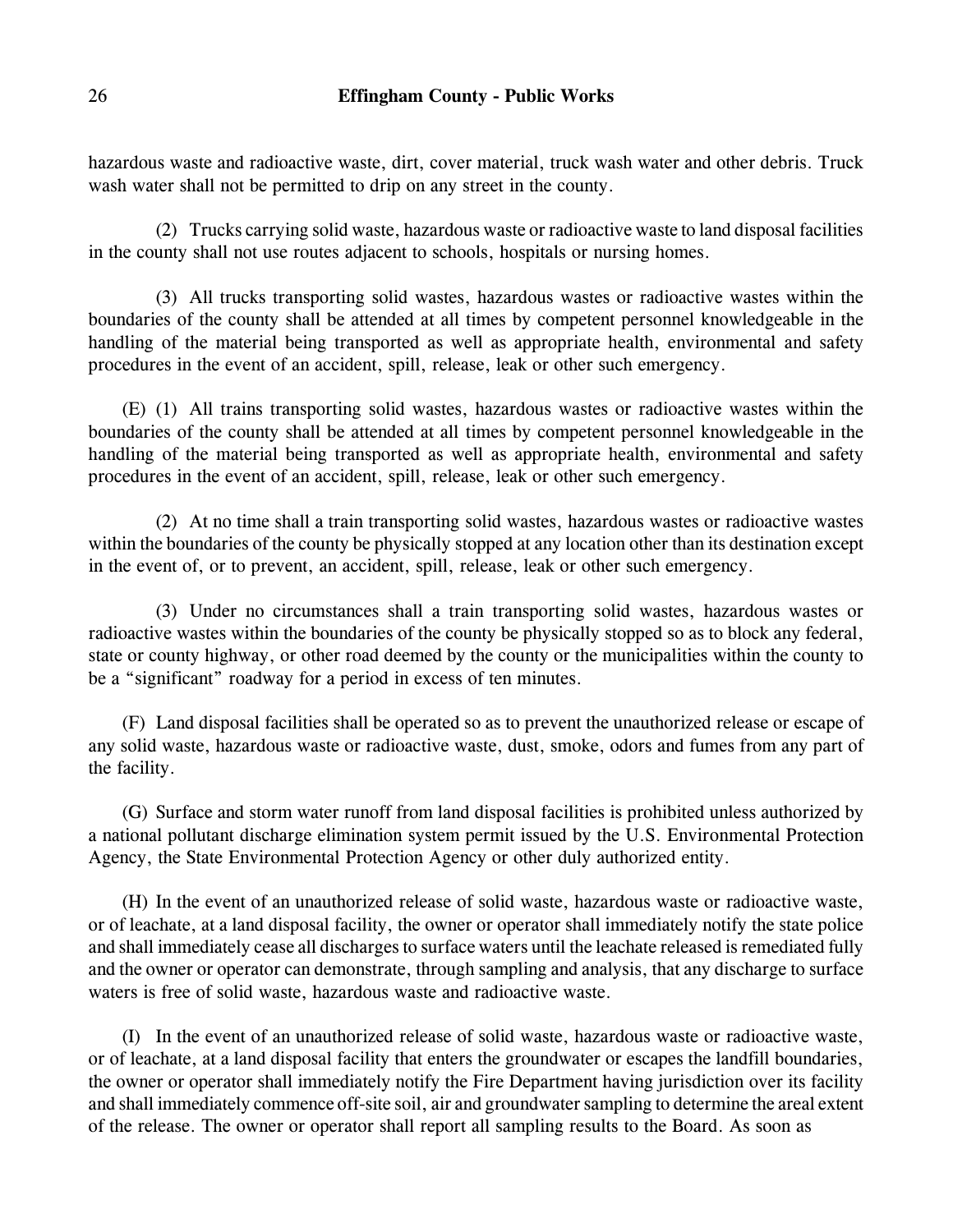practicable after the release, the owner and/or operator shall submit a written proposal to the Board setting forth the sampling program. If the Board determines that additional sampling is required, the Board shall so notify the owner or operator.

(J) No land disposal facility in the county shall emit or cause to be emitted any light or noise which unreasonably interferes with any lawful business or activity or is injurious to the health or well-being of any person. Except for necessary maintenance to prevent the release or escape of solid waste, hazardous waste or radioactive waste or other pollutants, or activities necessary to comply with the requirements of the Board, land disposal facilities shall conduct no commercial operations between the hours of 6:00 p.m. and 7:00 a.m. Except as necessary to maintain security or to comply with the requirements of the Board, lights shall be off when the land disposal facility is not in operation.

(K) All land disposal facilities in the county shall maintain adequate fencing and security to prevent uncontrolled access to the facility. At a minimum, security fences shall be eight feet high and maintained in good repair sufficient to prevent injury by unauthorized persons. All gates shall remain dosed except as necessary to carry out landfill operations. When closed, gates shall be locked securely so as to prevent entry by unauthorized persons.

(Prior Code, § 31-1-4)

### **§ 52.24 ENFORCEMENT.**

(A) The Board, on receipt of information of any alleged violation of this chapter, may initiate an investigation.

(B) If an investigation discloses a possible violation, the Board shall notify the alleged violator in writing that the Board believes a violation may exist and offer the alleged violator an opportunity to correct the violation voluntarily and, if appropriate, pay a penalty under § 52.99. The Board shall extend this offer for 60 days. The alleged violator need not admit that a violation occurred. If the alleged violator does not correct the violation voluntarily within the 60-day period, the Board may proceed under division (C) below to issue a notice and order.

(C) If an alleged violator fails to correct voluntarily a violation alleged or pay a fine assessed pursuant to division (B) above, the Board may issue a written notice, by certified mail with return receipt requested, addressed to the alleged violator at the last known place of residence or place of business, specifying the provision of this chapter allegedly violated. The notice shall include a statement of the manner in which, and the extent to which, the violation exists, and shall set a date and time for an evidentiary hearing on the violation at least 60 days after the date of the notice. The notice of the Board shall also include an order either requiring that specific action be taken to correct the violation, or assessing a civil penalty under § 52.99, or both.

(D) (1) An order of the Board under this chapter cannot take effect until after the alleged violator has had an opportunity to be heard at a public hearing before the Board. The Board shall provide for publication of a notice of a hearing held under this section in at least one county newspaper. The time and place of hearing shall be set in the notice issued to the alleged violator under division (C) above, and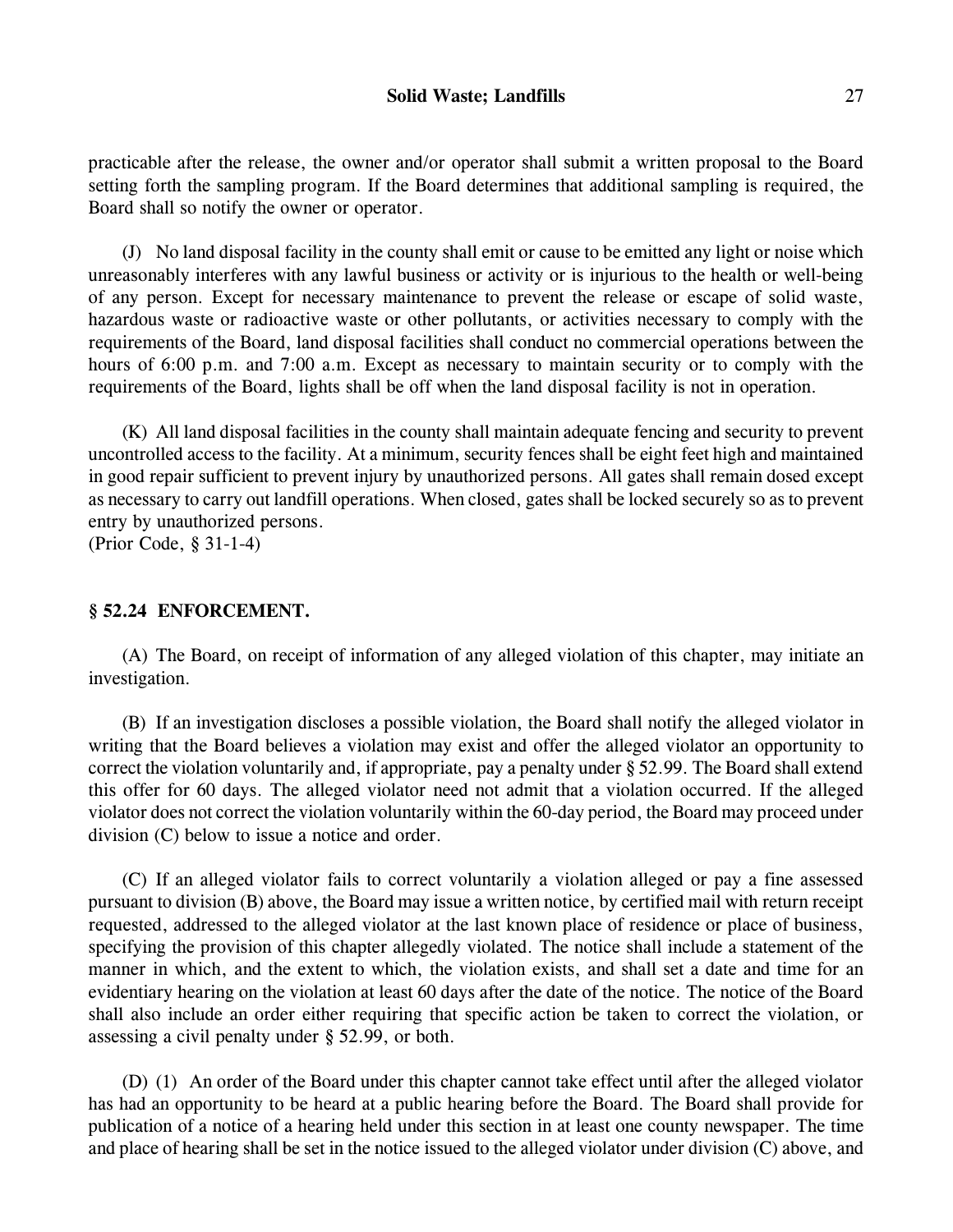shall be restated in the publication of notice required under this division (D). The Board may, in its discretion, send notice of the hearing to other interested parties including, but not limited to, persons affected by the alleged violation.

(2) (a) Before the hearing on a notice and order issued under division (C) above, the Board shall grant a petition for intervention and identify the petitioner in the record of proceeding as a party if the petition:

1. Is submitted in writing to the Board, with copies mailed to all parties named in the original notice of hearing; and

2. States facts demonstrating that the petitioner is aggrieved or adversely affected by the alleged violation or the proposed order.

(b) The Board, at least 24 hours before the beginning of the hearing, shall issue an order granting or denying each pending petition for intervention. The Board shall promptly give notice of an order granting or denying intervention to the petitioner for intervention and to all parties.

(3) Prior to the hearing, the Chairperson of the Board, subject to Board approval, shall designate a qualified individual to act as the hearing officer for that hearing only. The person designated as hearing officer is subject to disqualification for bias, prejudice or interest in the outcome of the proceedings, upon the petition of any party to the proceedings submitted to the Board, stating specific facts to support disqualification. Notice of the designation of a hearing officer shall be given to all parties at least five days before the hearing. In the event the Board grants a petition for disqualification, the Board shall postpone the hearing for a period of time sufficient to designate a new hearing officer and to provide notice of such designation under this division (D).

(4) The hearing officer shall regulate the course of the hearing in an informal manner, without recourse to the technical, common law rules of evidence applicable to civil actions in the courts. To the extent necessary for full disclosure of all relevant facts and issues, the hearing officer shall afford to all parties the opportunity to respond, present evidence and argument, conduct cross-examination, and submit rebuttal evidence. The hearing officer may impose conditions upon a party necessary to avoid unreasonably burdensome or repetitious presentations by the party.

(5) The hearing officer may give non-parties an opportunity to present oral or written statements at the hearing following the presentation of evidence by the parties. If the hearing officer proposes to consider a statement by a non-party, the Board shall give all parties an opportunity to challenge or rebut it.

(6) The Board shall have the hearing recorded at the county's expense. The Board is not required, at its expense, to prepare a transcript. Any party, at that party's expense, may cause a reporter approved by the Board to prepare a transcript from the Board's record, or cause additional recordings to be made during the hearing if the making of additional recordings does not cause distraction or disruption.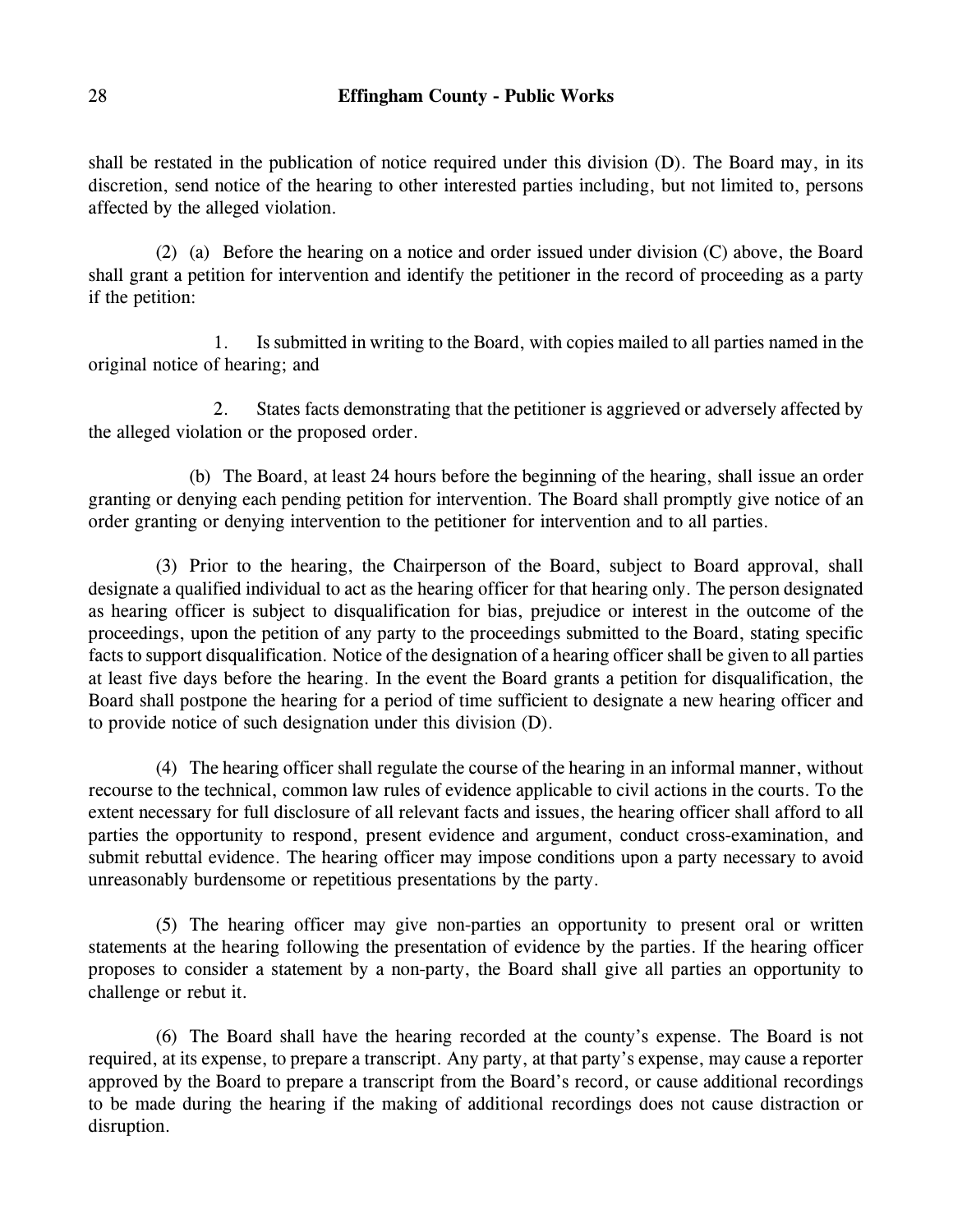# **Solid Waste; Landfills** 29

(7) A violation of this chapter must be proven by a preponderance of the evidence. The hearing officer must base his or her ruling upon a preponderance of the evidence. The hearing officer shall prepare a final written order including separately stated findings of fact for all aspects of the Board's order under division (C) above no later than 30 days following the hearing. Findings must be based exclusively upon evidence of record in the proceedings. The hearing officer may accept and consider proposed findings submitted by the parties following the hearing.

(8) The hearing officer's order shall become the final order of the Board for purposes of enforcing this chapter, and shall be entered by the Board effective on the day the order is issued by the hearing officer. The Board shall cause copies of the final order to be delivered to each party.

(9) The Board shall maintain an official record of each proceeding under this section. The record shall consist of notices of all proceedings, petitions and intermediate rulings, evidence received or considered, proposed findings and any final order. The agency record described in this division (D)(9) constitutes the exclusive basis for judicial review of a proceeding under this section.

(E) (1) A person who receives a penalty under this section may appeal the Board's final order imposing the penalty.

(2) An appeal under this division (E) must be filed not more than 60 days after the day on which the Board enters its final order.

(F) In accordance with the procedures set forth in this section, the Board shall issue and enter an order which may include direction to cease and desist from violations of this chapter, impose monetary penalties in accordance with § 52.99, and mandate corrective action to alleviate the violation. (Prior Code, § 31-1-5) Penalty, see § 52.99

## **§ 52.25 FEES.**

As compensation to the Board for its services in the enforcement of this chapter, the Board may assess upon the owner of a land disposal facility the following fees and charges:

(A) Fifty dollars for each inspection necessary to determine compliance with this chapter;

(B) Five dollars for each time a first-class letter is mailed to an owner or operator; and

(C) Upon a determination of a violation of this chapter, \$1,000 for each administrative hearing under this chapter.

(Prior Code, § 31-1-7) (Ord. 93-27, passed 8-16-1993)